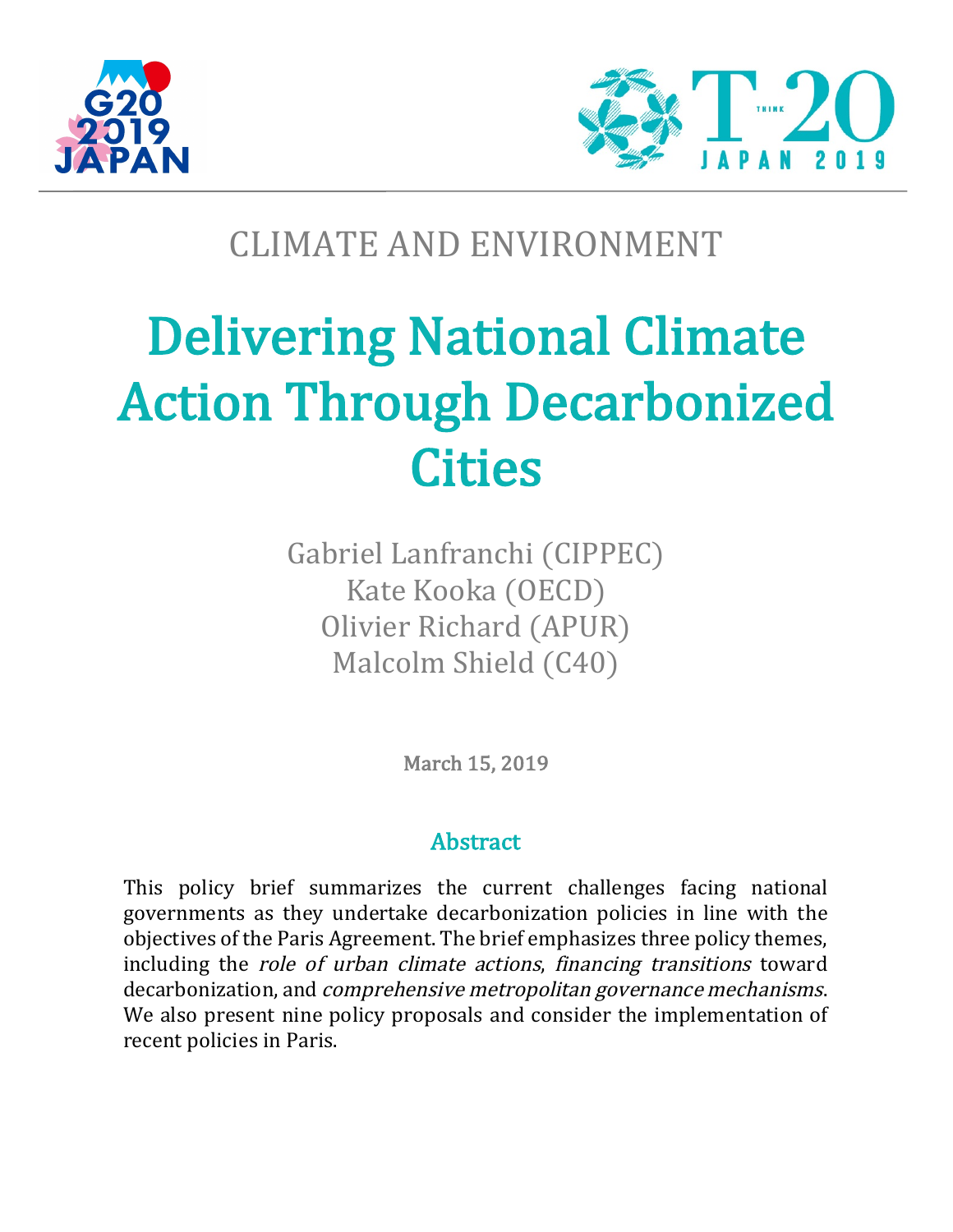



# Challenge

The Paris Agreement Preamble recognized the significant role of local governments in tackling climate change. These governments have the power to contribute to meeting the objectives set out in the Paris Agreement by undertaking ambitious policies that ensure decarbonization by 2050.<sup>1</sup>

To avoid exceeding  $1.5^{\circ}$ C of warming, "global net anthropogenic CO2 emissions decline by about  $45\%$  from 2010 levels by 2030 (40–60% interquartile range), reaching net zero around 2050 (2045–2055 interquartile range)."<sup>2</sup> Each year that these targets are missed, the window for limiting the global temperature increase to  $1.5^{\circ}$ C is reduced by two years. While limiting the global temperature increase to  $1.5^{\circ}$ C is possible, it requires significant social and technological changes at both the national and subnational levels of governments, as well as support from businesses, NGO's, academia, and individuals. Otherwise, urban agglomerations around the world will face unprecedented risks by mid-century as they become exposed to temperature increases greater than  $1.5^{\circ}$ C over preindustrial levels (Revi, Satterthwaite, et al., 2014).

With 80% of global GDP being generated in urban agglomerations, urban areas account for nearly two-thirds of the world's energy consumption (UN-Habitat, 2016). In this context, it is estimated that by  $2050$  two-thirds of the global population will be urban and that 90% of urban growth will be concentrated in developing countries in Asia and Africa (United-Nations; Department of Economic and Social Affairs, 2018). Moreover, megacities<sup>3</sup> are growing both in number and size. Today, 529 million people live in megacities. Globally, the number of megacities is projected to rise from 33 in 2018 to 43 in 2030 (United-Nations; Department of Economic and Social Affairs, 2018).

These broader economic and demographic trends are reflected in the expansion of urban areas to form urban agglomerations that are highly interconnected. Interdependence within and among these areas requires a new approach to governance that is attuned to targeting global issues such as climate change. As these urban populations grow, trillions of dollars will need

<sup>1</sup> https://www.c40.org/other/deadline\_2020

<sup>&</sup>lt;sup>2</sup> IPCC Special Report on the Impacts of Global Warming, 2019.

<sup>&</sup>lt;sup>3</sup> Cities with more than 10 million inhabitants are often termed "megacities" (WUP, 2016).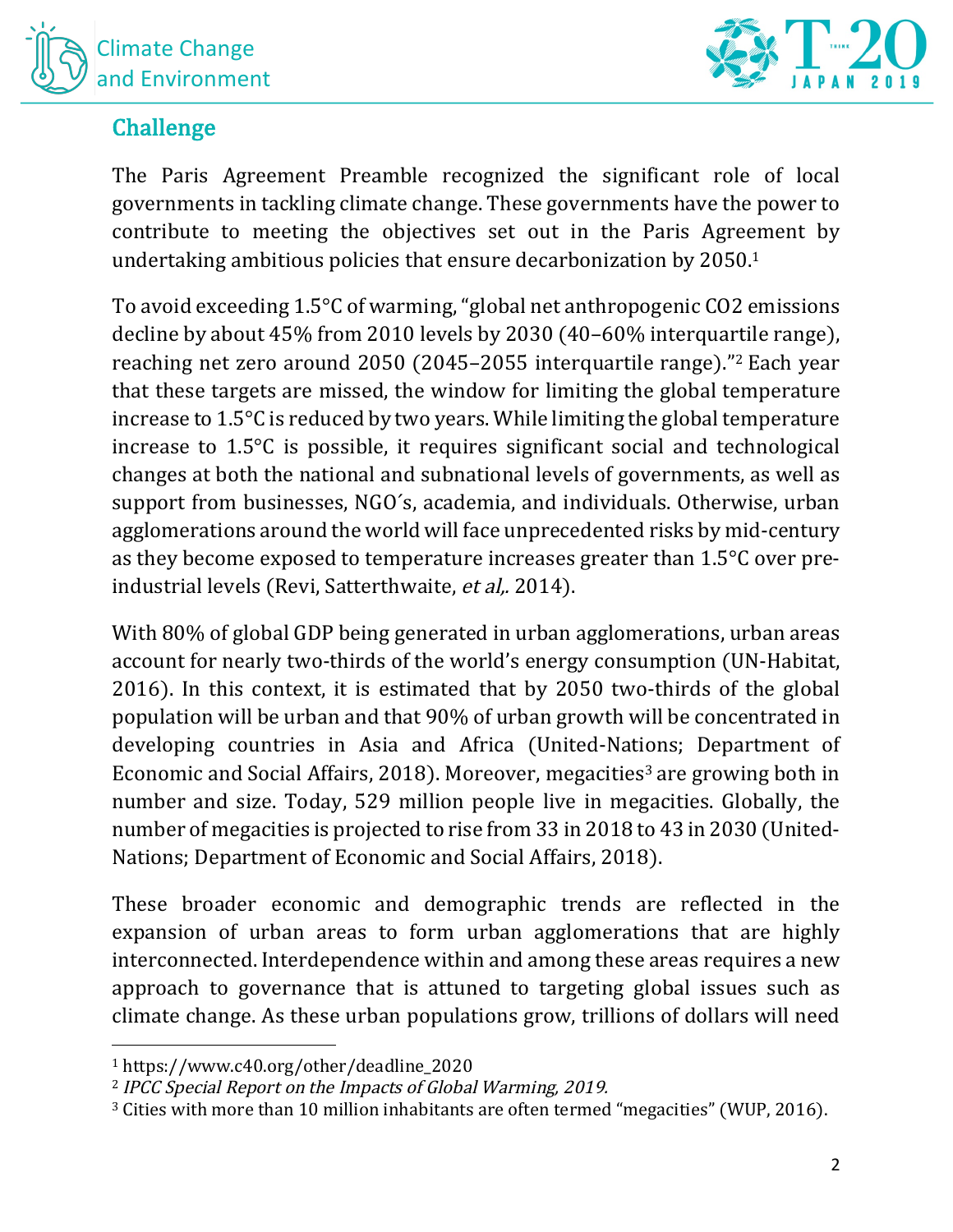



to be spent on expanding and renewing urban infrastructure (OECD, Cities and Climate Change: National governments enabling local action, 2014). Much of this responsibility and expense falls on cities themselves. On average, subnational governments in selected OECD countries are responsible for 64% of climate-related spending and investment (OECD, UN Environment, & World Bank Group, Financing Climate Futures: Rethinking Infrastructure, 2018).<sup>4</sup> However, cities are often limited in their ability to raise the funds needed to finance infrastructure and ensure that cities are low in emissions and resilient to climate change.

As cities move toward a decarbonized future, they are working together to better understand the implications of emissions climate change; articulate what constitutes appropriate limits to residual emissions and offsetting; establish effective and transparent reporting requirements; and develop a more robust understanding of the barriers and challenges to achieving a decarbonized future.

In the context of these challenges, cities are working to establish a shared policy framework of municipal and regional carbon neutrality aligned with existing accounting protocols and the emergent international consensus on what constitutes a truly decarbonized future. As part of this process, cities are identifying common principles to address residual emissions as well as how emissions should be measured and reported. These guidelines are consistent with existing environmental integrity standards and global mechanisms, such as the internationally-transferred mitigation outcomes (ITMOs) of Article 6 of the Paris Agreement.

While they may share common features, cities are unique in how these features combine to create governing structures and challenges, making for different approaches to decarbonization efforts and targeting residual emissions. Moreover, depending on local interests within each city and the city's relationship with the national government, different approaches are taken to climate action, negative emissions technologies, projects that offset carbon, and

<sup>4</sup> Climate investments can be defined as the acquisition (including purchases of new or second-hand assets) of assets for climate purposes (e.g. installing coastal defences against flooding and sea level rise). Climate spending can be defined as the amount of money spent on operating and maintain these (e.g. strengthening coastal defences).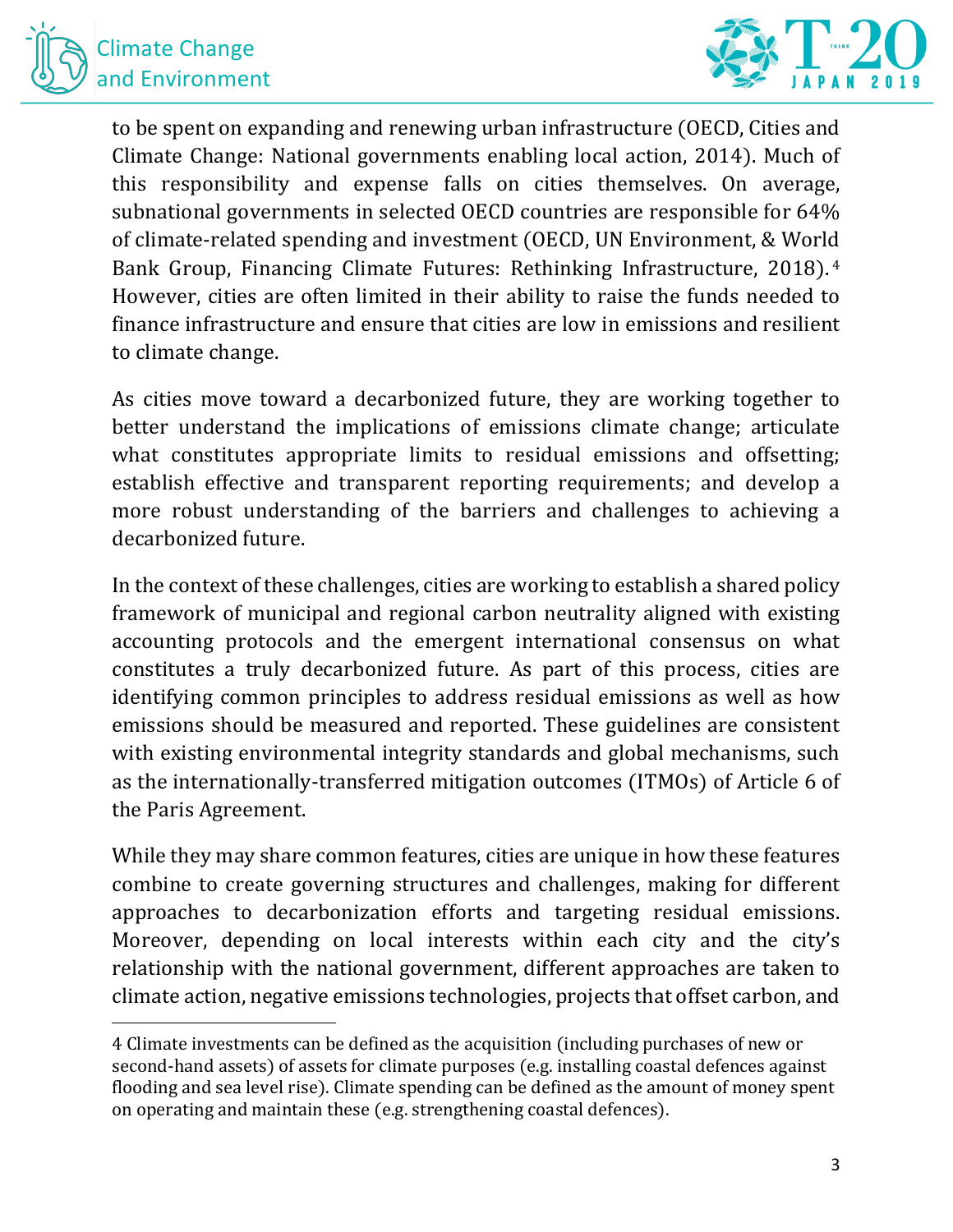



the purchase of carbon credits.

City-scale approaches to the management of decarbonization transition and any residual emissions are built on internationally-accepted environmental integrity principles. These principles stress that reductions (or removals) must be real, permanent, measurable, independently audited, unambiguously owned, and transparent.

# Proposal

 

# 1. National governments of G20 countries should work with city governments to target decarbonization objectives while empowering the country as a whole to achieve Nationally Determined Contributions.

Existing greenhouse gas (GHG) accounting and target-setting protocols refer to terms such as "carbon neutrality" and "net zero," though to date they<sup>5</sup> have not been clearly and consistently defined, which limits cities' ability to effectively plan long-range emissions reductions, avoid carbon lock-in<sup>6</sup> and harmonize with national carbon management efforts. There is broad agreement amongst cities that decarbonization should be achieved at the citywide scale<sup>7</sup>, yet it is currently unclear how to manage residual emissions – the emissions that remain when all feasible emissions reductions efforts within a city have been fully implemented. As such, there is a need for countries and cities to work together to develop decision support processes, mechanisms and tools that support cities to meet their own local objectives while empowering countries to achieve their Nationally Determined Contributions.

Offsetting and carbon removal mechanisms should only be employed by cities once all other technically and economically feasible opportunities to reduce

 $5$  Annex B: Carbon Protocols and Standards reviewed for this document  $<<$ Malcolm to update this note $>>$ 

<sup>&</sup>lt;sup>6</sup> C40 carbon lock-in report: Keeping cities green: Avoiding carbon lock-in due to urban development, https://www.sei.org/publications/keeping-cities-green-avoiding-carbonlock-in-due-to-urban-development/

<sup>&</sup>lt;sup>7</sup> Not just at the municipal operations level but including all those who are responsible for emissions in the city such as the private sector, citizens and government institutions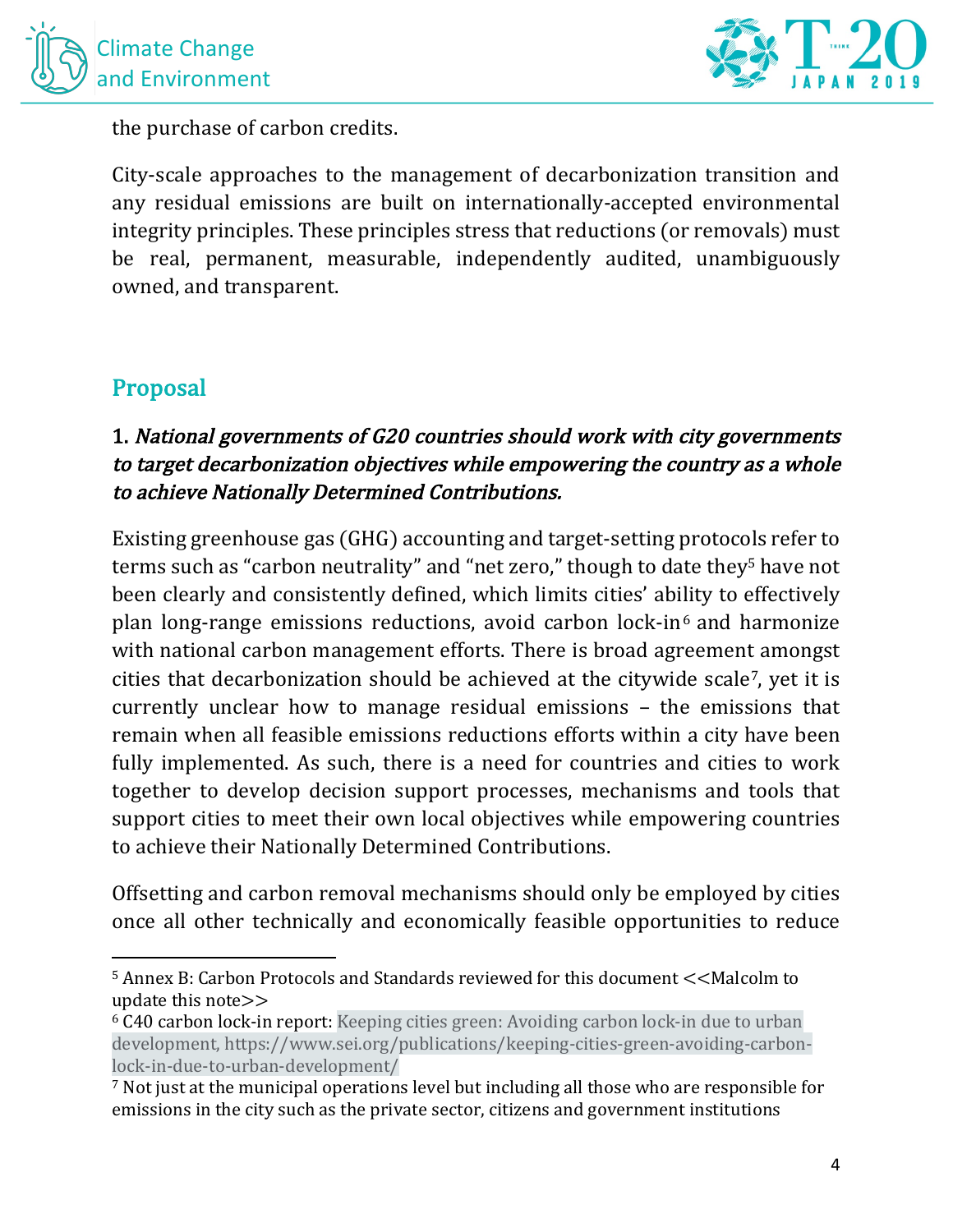



emissions, across all scopes and sectors, have been fully implemented. This ensures that cities and nations have the most shared opportunity to cut emissions.

Depending on the jurisdictional powers and constraints within which they operate, cities may wait until closer to the target year of their emissions reduction efforts before offsetting their emissions, or they may start to offset their emissions ahead of their target year - the choice of which will be driven by local and temporal considerations. Similarly, cities may consider using negative emissions technologies or carbon dioxide removal approaches early on, or decide to wait to deploy these measures closer to the target year. In both cases, the chosen approach changes the dynamic of the city's carbon management approach and the city's relationship with national emission reduction efforts. There are a series of potential benefits, disadvantages and risks associated with optimizing the timing of residual emissions management which cities and nations must consider in their shared responsibility to a decarbonized future.

# 2. Recognize the urgency of prioritizing decarbonization efforts and the benefits linked to this.

Cities' decarbonization efforts are most often local actions that bring city, regional, national and international benefit. Local decarbonization projects, within the home region or country (but outside the city's inventory boundary) can deliver local/regional job and economic improvement as well as other benefits such as improved resiliency, air quality, and health outcomes; while sustainable development projects focused on carbon reduction help build the required solidarity for transformative national and global climate action. In general, and independent of location, decarbonization projects provide not only emissions mitigation but numerous other ancillary benefits, such as improved equity, increased climate resilience, improved biodiversity and better human health outcomes.

#### Gross vs Net Emissions

To ensure transparency, and enable meaningful and accurate reporting of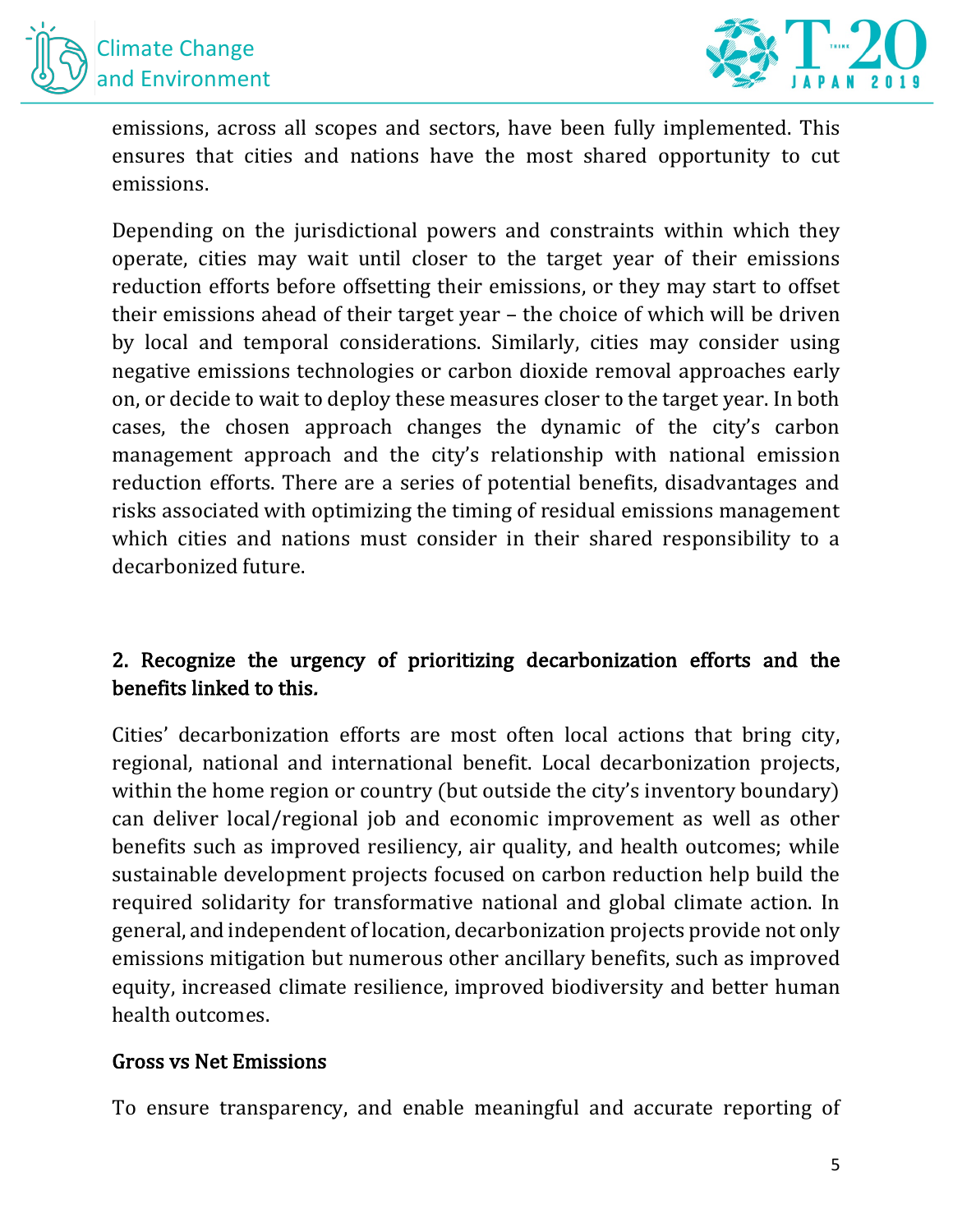



progress towards their carbon neutrality goals, cities should report net emissions separately from gross emissions<sup>8</sup>. The reporting of net emissions is what allows cities to track progress against their carbon neutrality goal.

# 3. Empower local governments to finance the low-emission, resilient transition by aligning national and local fiscal regulations with investment needs in cities

One of the primary challenges for cities in accessing sufficient financing is their limited ability to tax or borrow, which can be constrained by legislation at higher levels of government. While these constraints may help to limit financial risks, it can also deprive cities of important sources of finance.

Supportive national policy frameworks and legislation are necessary to ensure that cities have the resources, incentives and potential to implement effective climate initiatives. National policies and legislation typically determine the framework conditions within which cities operate, including their revenueraising ability.

Financing mechanisms for climate-resilient urban infrastructure include the use of catastrophe bonds, the establishment of dedicated finance facilities, dedicated global climate funds, as well as official development assistance for cities in developing countries (see Table 1). Financial instruments such as green bonds can provide an opportunity to raise funds for green infrastructure projects. Subnational green bond growth issuance is rising, and accounted for 21% of green bond issuance in 2017 (Climate Bonds Initiative, 2017).

A strong national framework using market-based instruments (for example, carbon pricing schemes and performance standards) can broaden the range of environmentally and economically effective options available to cities. National governments can also build environmental goals into national and urban planning strategies, and encourage climate action through grants and subsidies. It is equally important to identify national policies that conflict with or prevent local climate action.

<sup>&</sup>lt;sup>8</sup> Gross emissions include all relevant emissions in all covered emissions scopes, excluding any GHG emissions reductions from carbon credits retired or sold. Net emissions is equal to the gross level of emissions less all applicable GHG emissions reductions claimed from carbon credits purchased, and adding GHG emissions from carbon credits sold.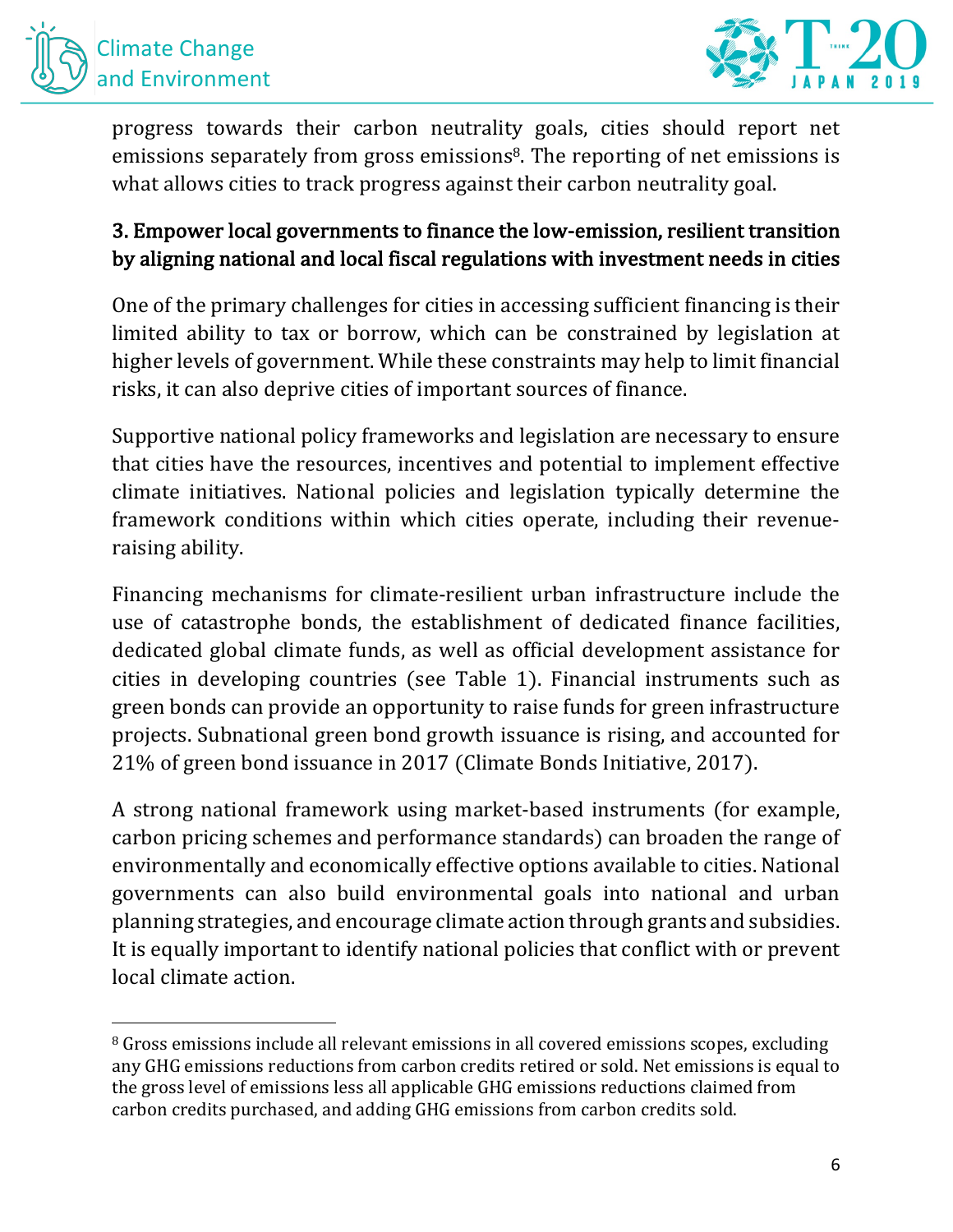



#### Table 1. Cities' may have access to a wide variety of financing sources

Financial sources potentially available to support urban infrastructure projects.

| <i>Type of source</i>                       | Description                                                                                                                                                                                                                                                  |
|---------------------------------------------|--------------------------------------------------------------------------------------------------------------------------------------------------------------------------------------------------------------------------------------------------------------|
| Intergovernmental cash<br>transfers         | Cash transfers of tax revenues or other resources from central<br>government to local authorities for general or specific use                                                                                                                                |
| <b>Taxes</b>                                | May include: General tax revenues (such as property, sales, and<br>income tax); Targeted environmental or location-specific taxes<br>or surcharges linked to access to infrastructure services or other<br>amenities                                         |
| Land value capture                          | A mechanism to allow a government to capture some of the<br>development value impact of policy and zoning changes or<br>amenity and infrastructure improvements in a designated area                                                                         |
| User fees/tariffs                           | Directed at the users of a good or service (such as the per unit<br>charges for electricity or water usage; ridership fees for public<br>transport)                                                                                                          |
| Fines/penalties<br>redirected for other use | Financial penalties for violation of environmental quality<br>standards or other rules                                                                                                                                                                       |
| development<br>Official<br>assistance (ODA) | May include: Grants or subsidies; Market rate investment project<br>financing (loans); Concessional rate investment project financing<br>(loans); development policy loans; Pay-for-results loans; De-<br>risking instruments (guarantees)                   |
| Government-issues debt                      | May include: General obligation bonds; Special-purpose bonds;<br>Green bonds (for dedicated environmental purpose)                                                                                                                                           |
| Other private finance                       | May include: Investment in public debt (general or project-<br>specific); Equity stake investment in specific projects;<br>Investment in infrastructure system operators operating under a<br>public-private partnership (PPP); or other operating authority |
| <b>PPPs</b>                                 | Build-operate contracts between government and private<br>contractor                                                                                                                                                                                         |
| Dedicated climate funds                     | May include: Loans/grants from Global Environment Facility<br>(GEF), Green Climate Fund (GCF), Climate Investment Funds<br>(CIF), or country- or region-specific funds; Carbon markets or<br>other market-based climate instruments                          |
| Philanthropic resources                     | May include: grants or subsidies, social impact investments                                                                                                                                                                                                  |
| Insurance payouts                           | May include: private risk or catastrophic insurance                                                                                                                                                                                                          |

Source: Adapted from Table 1.1 of Financing a Resilient Urban Future: A Policy Brief on World Bank Global Experience on Financing Climate-Resilient Urban Infrastructure (World Bank Group, 2018).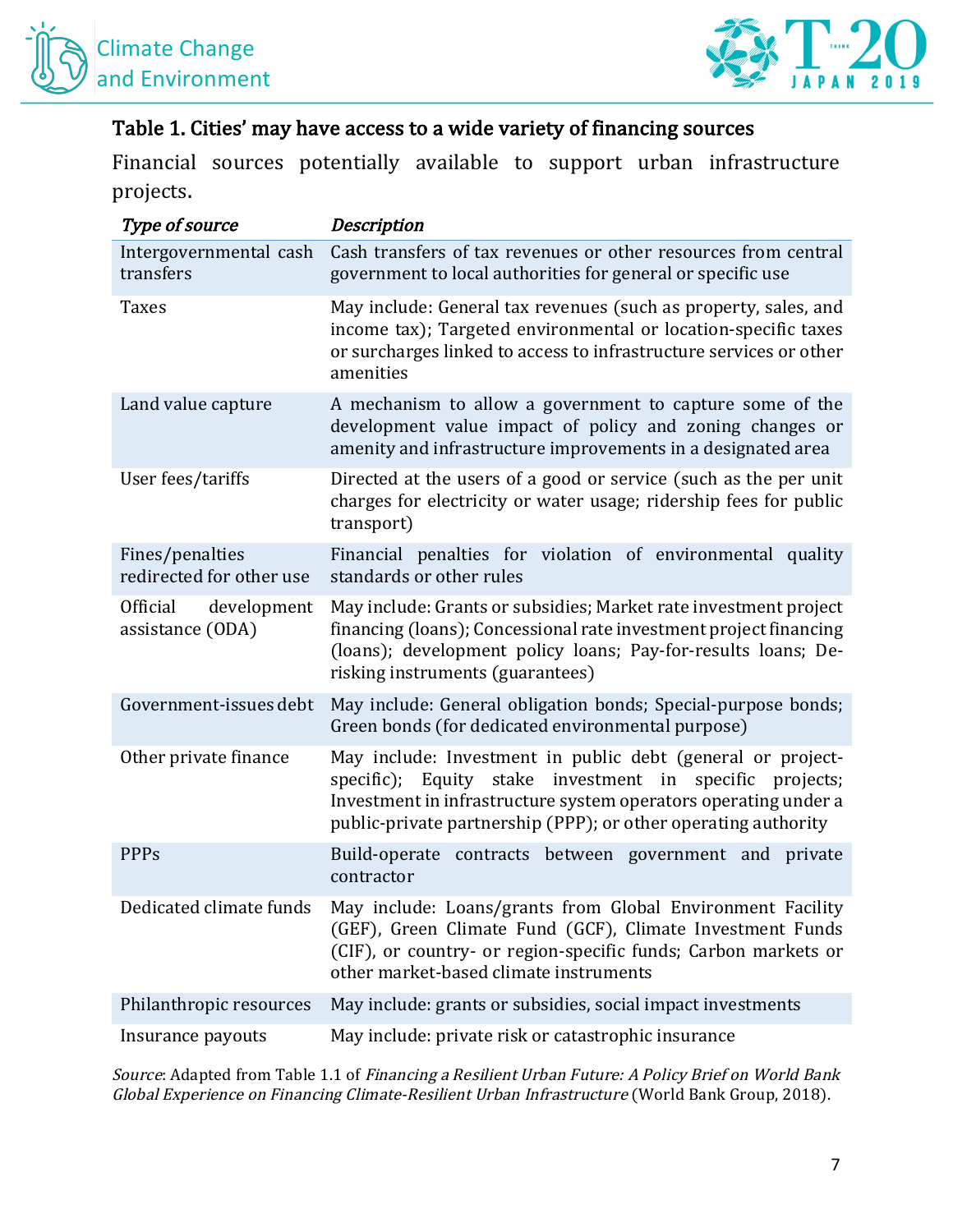



Tellingly, the Inter-American Development Bank (IDB) governance database shows that fewer than half of all countries have devolved fiscal or legislative powers to subnational governments (Floater, et al., 2017). Those cities with devolved revenue-raising capacity  $-$  such as Tokyo and Paris  $-$  can align their existing municipal revenue streams to help achieve climate goals (Slack, 2016). For example, congestion charges and parking fees can help prompt users to use lower-emitting public transit alternatives, and property taxes and development charges can encourage density in urban areas (OECD, 2013; OECD, 2018). Some cities can also introduce emissions pricing initiatives, offering the dual benefit of raising revenues that fund low-emission, resilient infrastructure while also helping to internalise the costs of emissions. For example, Beijing, Shenzhen and Tokyo have all implemented or are planning to implement emissionstrading schemes (World Bank & Ecofys, State and Trends of Carbon Pricing 2018, 2018).

To help cities achieve their targets, multi-national development banks and development finance institutions can provide technical support to facilitate access to international markets. Further, they can propose city-specific financial instruments such as bonds and grants to scale up investment. Additional guarantee mechanisms can help improve cities' credit-worthiness. Some private- and public-sector coalitions, such as the Cities Climate Finance Leadership Alliance, are already working to mobilise and accelerate investment in low-emission and resilient infrastructure in cities and urban areas.

Finally, national finance ministries can help by reviewing the fiscal framework of cities and identifying misalignments with climate objectives, and by developing national legislation that clearly articulates whether cities can borrow and under what circumstances. Cities and local governments can align local taxes and charges with low-emission, resilient development (such as introducing appropriately priced parking fees, congestion charges and emissions pricing), and reform fees and taxes that encourage sprawl.

#### 4. Build climate and project finance capacity in cities

Only 20% of the world's 150 largest cities have basic analytical tools at their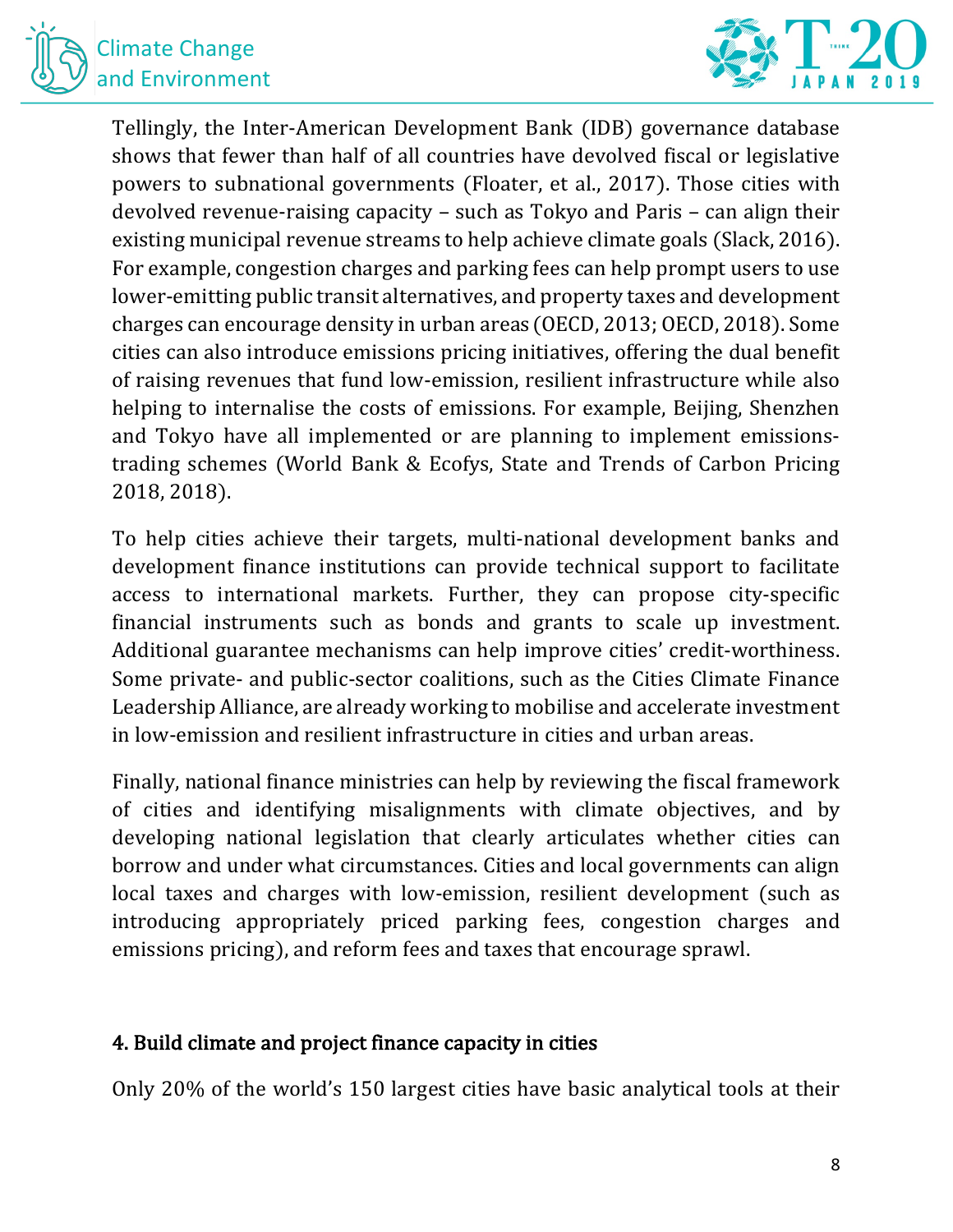



disposal for low-carbon urban planning  $-$  for example, quantifying the greenhouse gas emissions associated with economic activity and consumption in a city (World Bank, Planning and Financing Low-Carbon, Livable Cities, 2013). Developing capacity in local governments and administrations is fundamental to making climate action work, particularly in developing countries that suffer from capacity constraints and severe vulnerabilities to the adverse effects of climate change.

Sufficient capacity can help overcome some of the challenges to infrastructure investment. Increased capacity can bring a better understanding of administrative procedures, procurement procedures, co-ordination with other levels of government and jurisdictions, and strategic planning. National governments can fund programmes that provide training and technical support to enhance access to private capital markets. Building institutional capacity and expertise can help cities prepare for and package infrastructure projects into attractive bankable projects for private investors. Cities could also strengthen their long-term planning capacity, including their use of tools such as costbenefit analysis to ensure a strong information base is being used for decision making.

National governments and development finance institutions can help by building local capacity to access private capital markets and to work with the private sector (OECD, Cities and Climate Change: National governments enabling local action, 2014). They can strengthen capacities and skills in developing risk-informed urban plans, and in designing and selecting urban infrastructure that takes into account a range of future climate conditions and the associated uncertainties. They can also help build climate-related capacities to develop long-term low-emission strategies and measure greenhouse gas emissions and progress.

Assisting cities through strengthened financial performance and enhancing city leaders' knowledge of revenue management, expenditure control, debt management, asset maintenance, and capital investment planning is central to unlocking and improving creditworthiness (World Bank, City Creditworthiness Initiative: A Partnership to Deliver Municipal Finance, 2018). Further affecting creditworthiness is cities' inability to collect revenue, which limits their capacity to borrow. Relatedly, the lack of transparent accounting practices is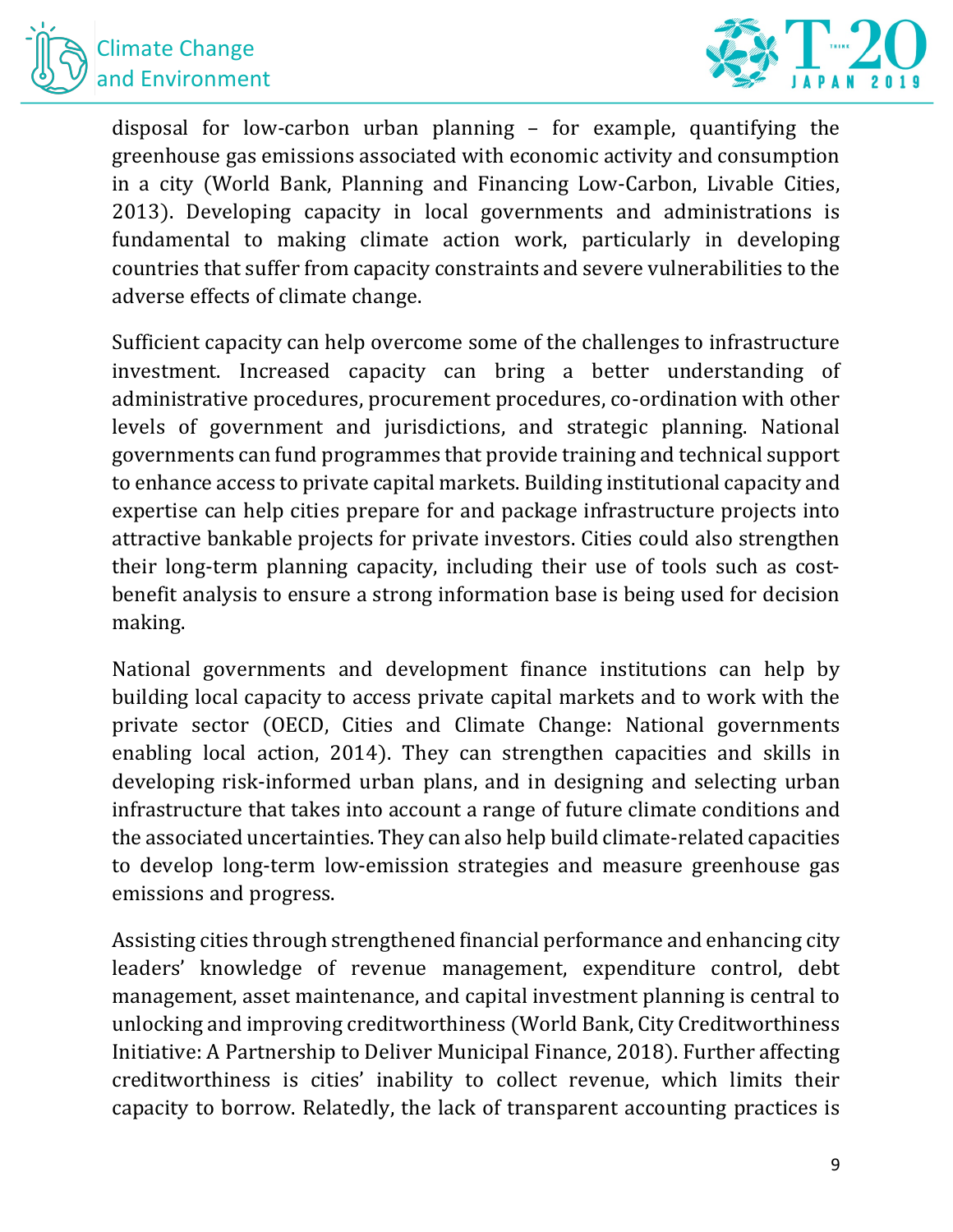



another important barrier, particularly in developing countries.

Estimates suggest that less than  $4\%$  of the largest 500 cities in developing countries are considered creditworthy in international markets, and less than 20% are considered creditworthy in local markets (World Bank, Financing Sustainable Cities: How We're Helping Africa's Cities Raise Their Credit Ratings, 2013). Improving creditworthiness can have tremendous impacts: just USD 1 of investment in improving city creditworthiness in a developing country can leverage more than USD 100 in private investment in sustainable urban infrastructure (World Bank, Financing Sustainable Cities: How We're Helping Africa's Cities Raise Their Credit Ratings, 2013). City creditworthiness initiatives and project preparation facilities, such as the World Bank's City Resilience Program (CRP) and the C40 Finance Facility, can support public entities' capacities in developing bankable projects and scale up their investment in infrastructure. This applies in particular to cities in developing countries, as the majority still lack access to external financing sources.

#### 5. Seize the development benefits of low-emission, resilient planning

Core climate policies  $-$  such as those relating to energy, transport and carbon taxation; subsidy and pricing reforms; support for renewable and low-carbon energy; energy efficiency programmes; and transport planning and management  $-$  have the potential to affect household spending and the affordability of energy, transport services and housing. Policies outside the climate portfolio can also influence climate and inclusive growth. For instance, local tax policies, by affecting the costs and benefits of land use, can have a significant impact on emissions and housing affordability. Considering the impacts of policies at the subnational level on development and inclusiveness is therefore central to strategic, cohesive planning.

Climate policies and strategies present both threats and opportunities for more inclusive growth. If appropriately planned, low-emission, resilient infrastructure can have positive impacts on vulnerable populations. For instance, increased investment in urban transport systems generally improves access to jobs for low-income populations. Subnational and local governments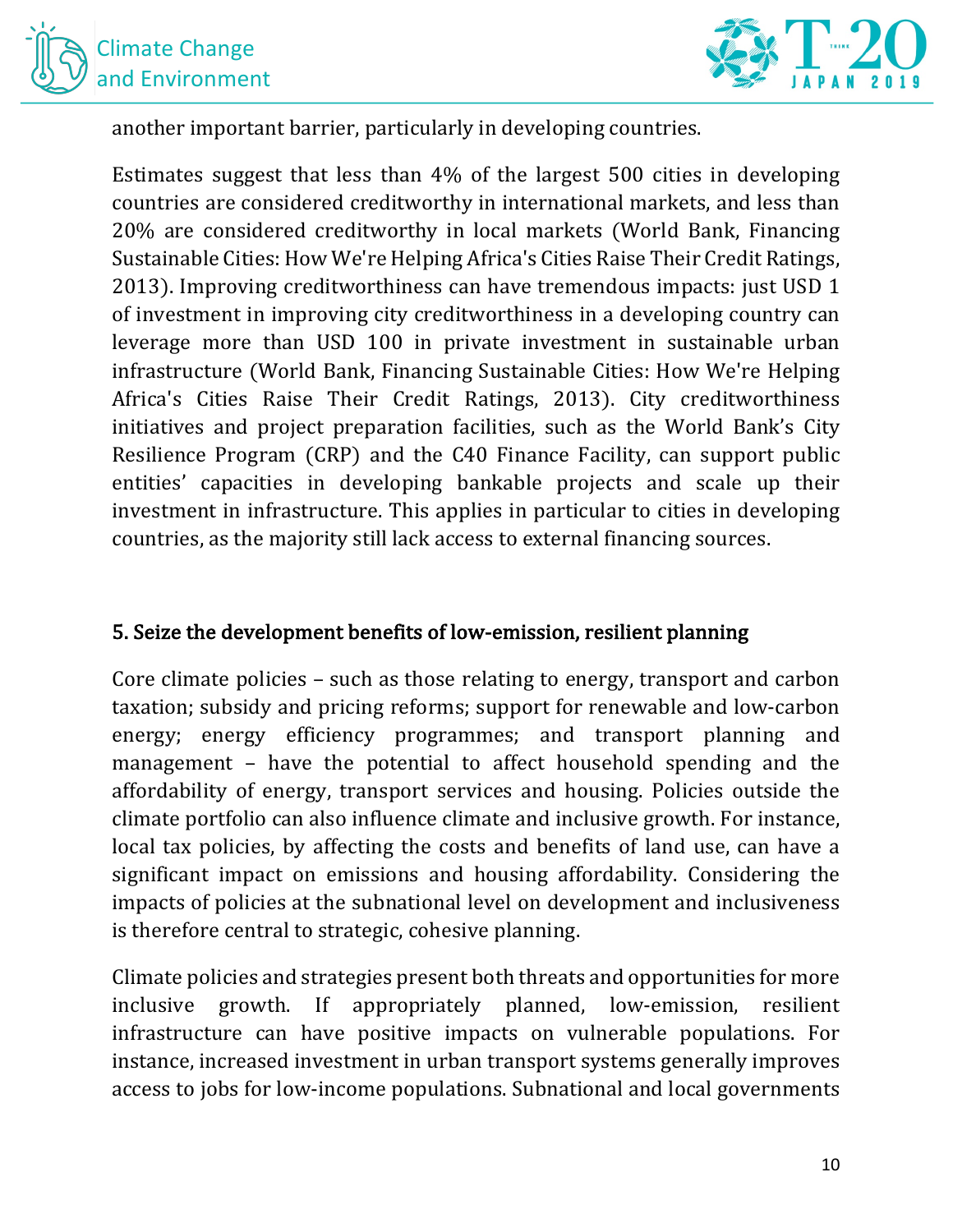



can help by mainstreaming inclusiveness in infrastructure planning. Cities can also integrate climate and inclusiveness outcomes through thoughtful investment of revenues from environmental taxes and fees. They can capitalise skills development and job-creation opportunities in urban infrastructure financing and investment, particularly relating to energy efficiency investments.

Cities have an imperative to be at the forefront of climate action. Aligning national and local fiscal regulations with investment needs and building climate and project finance capacity in cities should be priorities to ensure cities are empowered to lead the transition to a low-emission, resilient future.<sup>9</sup>

# 6. Strengthen the role nations play in achieving decarbonization objectives by empowering metropolitan coordination for implementing aligned climate strategies.

Toward the end of the 19th century, many large cities were beset by the health risks of cholera and yellow fever, leading them to invest heavily in water and sanitation infrastructure at a time when urban systems were expanding. To date, the warmest years on record were 2015, 2016, and 2017, and climaterelated effects on development have already been observed in many cities and countries (ECOSOC, 2018). Thus, the climate crisis presents new challenges and opportunities to reconsider the mechanisms of local and national governance and decision making. The lesson to be drawn is that sustainable development increasingly depends on "the successful management of urban growth." (United-Nations; Department of Economic and Social Affairs, 2018). In a world where cities are continuously expanding, urban planning should promote compact, organized, efficient, and socially cohesive, metabolically efficient cities (Lanfranchi, Herrero, Rueda, Bauer, & Camilloni, 2018).

Cities expand conforming urban agglomerations, which according

<sup>9</sup> Note that recommendations 3, 4, and 5 are adapted from OECD/The World Bank/UN Environment (2018), Financing Climate Futures: Rethinking Infrastructure, OECD Publishing, Paris, https://doi.org/10.1787/9789264308114 en.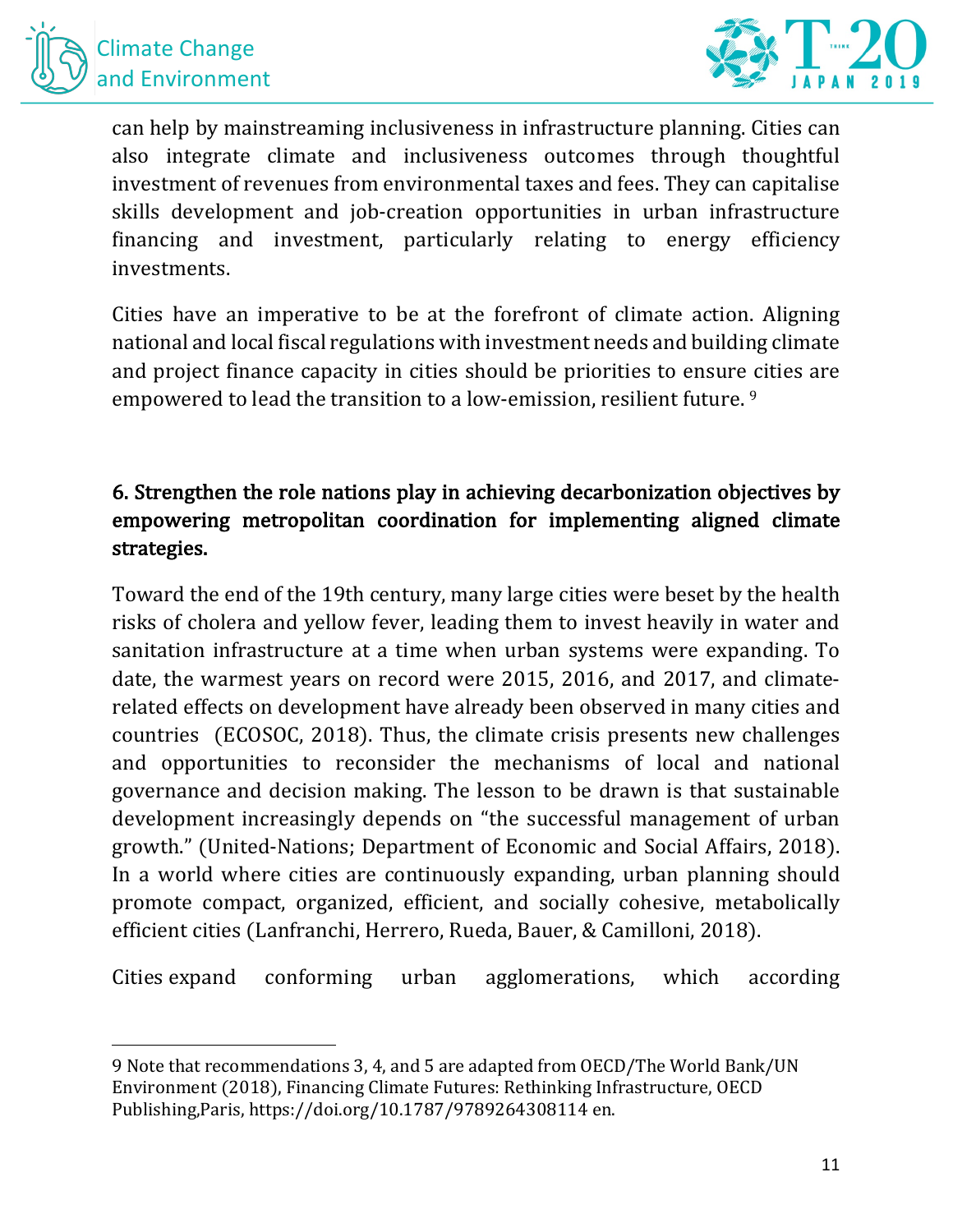



to  $UN^{10}$ , represent a "*population contained within the contours of a contiguous* territory inhabited at urban density levels without regard to administrative boundaries". Urban agglomerations are social, economic and environmental linked, creating a high interdependence among different administrative units, turning therefore into metropolitan urban systems. Metropolitan areas involve participation of other levels of government that affect the decision-making structure of the system.

Thus, not surprisingly, climate change and urbanization are also increasingly linked by urban services and functional systems. Not only do infrastructure, energy, water, waste, and transportation systems have a direct effect on urban-GHG emissions (Colenbrander, Lindfield, Lufkin, & Quijano, 2018), cities themselves also tend to suffer hard from the consequences of climate change because shifting weather patterns put these systems at risk. Climate actions in a large city are interventions to the urban functional system that encompass the entire scope of the agglomeration  $-$  rather than being limited to fragmented patches of territory – in order to be effective. Such holistic interventions are key for policy initiatives that improve governance across entire territories. Notwithstanding, there are currently few cases where such models of metropolitan governance exist. Most existing urban government models have their roots in the formation of nations in the eighteenth and nineteenth centuries. During this period, administrative and spatial boundaries matched the local governing power of cities. During the twentieth century, with the advent of the automobile and highways, cities expanded beyond their original limits. Yet despite such expansion, mechanisms for local government remained mostly unchanged. As cities and their urban systems continue to grow and expand  $-$  demanding and consuming more energy-traditional governing arrangements and mechanisms of urban areas are being challenged (McCarney, Blanco, Carmin, & Colley, 2011). At present, the existing level of interdependence in metropolitan areas requires a new approach for governance that is attuned to targeting climate change. In addition to that, horizontal coordination is needed for managing multiple institutions that co-

 $10$  [1] United Nations, Department of Economic and Social Affairs, Population Division (2018). The World's Cities in 2018—Data Booklet (ST/ESA/ SER.A/417); https://population.un.org/wup/General/FAQs.aspx.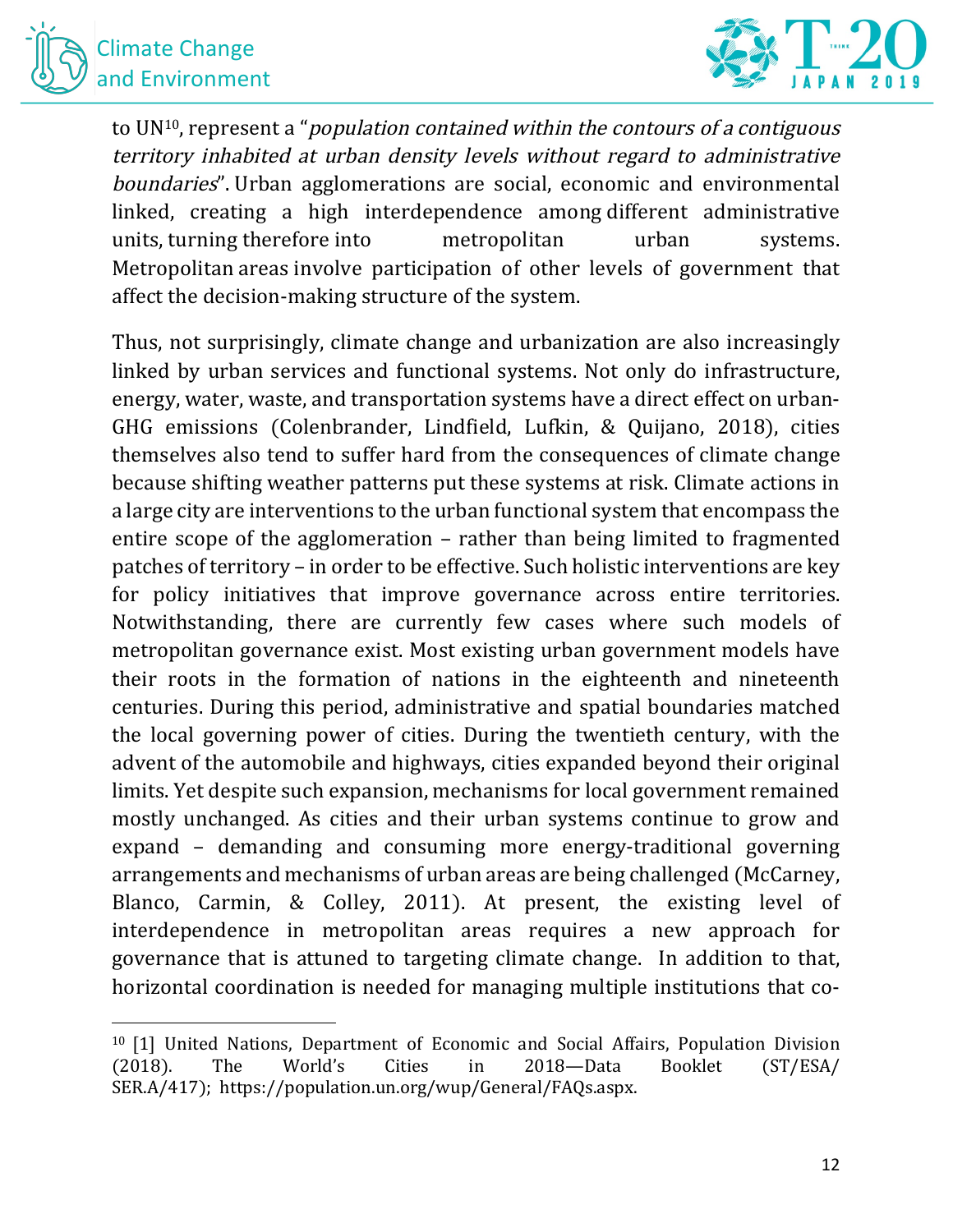



exist in a metropolis, particularly when common challenges pose a threat to all actors involved.

On the other hand, local strategies have to be aligned with national policies and goals, taking into account how *local authorities serve as a vehicle for the* implementation of nationally driven policies (Corfee-Morlot, et al., 2009). Even more, cities will have to work with nation states in order to cancel out emissions from fuel use in buildings, transport, industry, the provision of gridsupplied energy and through the treatment/disposal of waste generated within the city, since such opportunity of cancelling out exist almost exclusively outside city boundaries, mostly because local governments do not have the power or capacity to drive it. In this vein, the new metropolitan entity should be the one, which carries out low carbon strategies designed by multiple political-administrative levels of an urban agglomeration, including the identification of financial, social and political barriers for implementing metropolitan climate strategies (Lanfranchi & Contin, 2017).Also, pressure to reduce carbon emissions in certain sectors could hurt competitiveness of some sectors vis-à-vis other sectors of the city and drive companies to relocate to districts where policies are less stringent. The role of nations is central to generating incentives for subnational governments to define instances and mechanisms of public-private metropolitan coordination.

Improving metropolitan governance and tackling contemporary urban challenges requires a new approach to territorial management. Such an approach includes the reforming of longstanding legal frameworks, the creation of institutions capable of managing metropolitan systems, the development of financing tools essential to funding, the building of new green infrastructure, and the design and implementation of participatory methods for metropolitan planning and action. As an example, in order to promote consensus and dialogue between stakeholders, CIPPEC Cities Program has developed a method called PlanificACCION (Planning & Action). This method allows simultaneously targets planning and action by combining the use of participatory planning strategies and project co-creation. It also allows for the rapid identification of key challenges and goals followed by strategic projects that promote dialogue and consensus building while providing quick solutions for governments and their citizens. By facilitating participatory planning and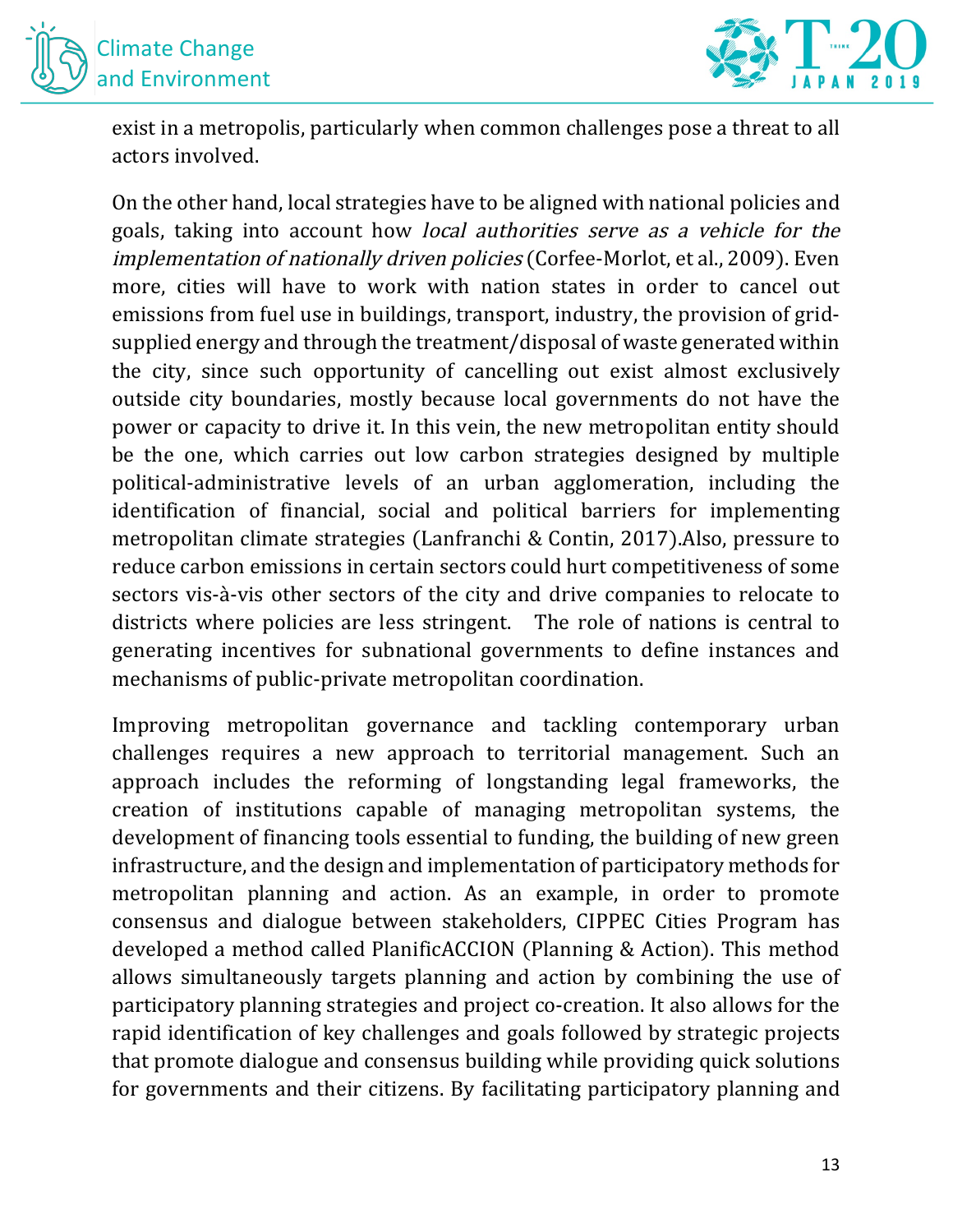



building social capital among leaders and communities, PlanificACCION contributes to reframe the way we plan and act towards the comprehensive development of cities. It focuses on developing policies in key areas for development: reducing inequalities, enhancing urban resilience, promoting inclusive digitalization and empowering metropolitan governance (Lanfranchi & Yañez, 2018).

The G20 should recognize the benefits of a new integrative metropolitan approach for addressing those barriers and at the same time dealing with the challenges arisen by the complex interrelations of human, environmental, work, commerce, education, and health systems of a metropolis.

# 7. Create under G20 a metropolitan working group, which focuses on promoting the development of comprehensive territorial policies between the nation and subnational governments.

As said previously, new metropolitan governance that extends beyond formal jurisdictions should be developed for managing and leading climate actions in a coherent fashion. In addition, metropolitan entities could strengthen their financing capacity through backing/guarantees from national governments.

In addition to the challenges facing local governments due to their weak fiscal autonomy, they also often lack capacity in areas such as measuring emissions, mainstreaming climate risks in infrastructure planning, and financing and delivering infrastructure projects efficiently. Monitoring and verification powers could be transferred to metropolitan entities that should be tailored for each metropolitan area. Decarbonizing a metropolitan region will undoubtedly require joint efforts and both horizontal and vertical coordination, since it relies on complex inter-governmental policy networks and organizational management (McCarney, Blanco, Carmin, & Colley, 2011). It is essential to review the governmental schemes and foster a comprehensive institutional approach to be addressed across the metropolis instead of territorial jurisdictions or thematic sectors (Gómez-Álvarez, and Lanfranchi, 2017). The state, as we understand it today, is not the only social actor capable of giving shape to a local reality. Companies, social organizations and individuals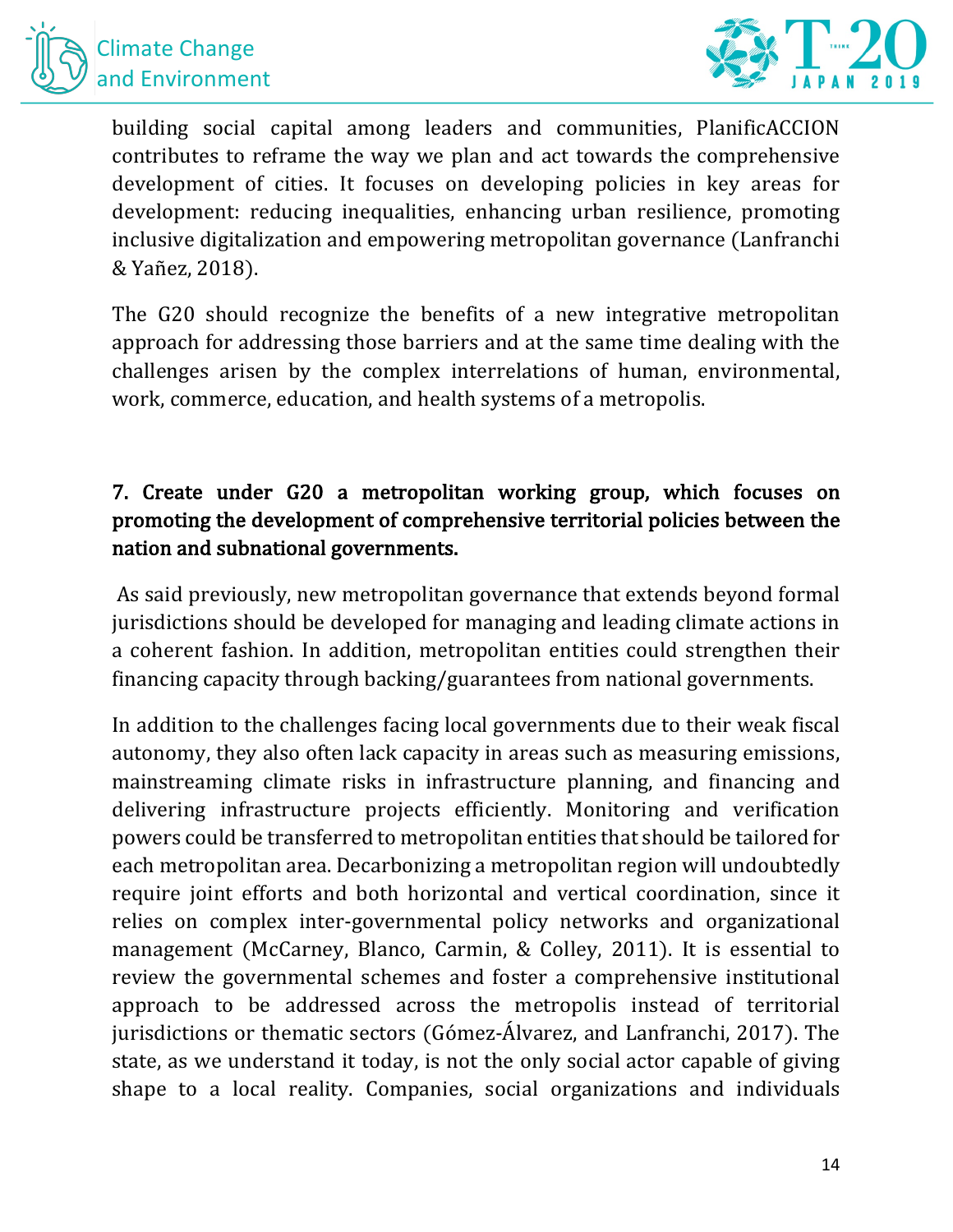



connected through social networks play a critical role in the transformation of this reality. Thus, to be effective, Climate Action Plans should grow out of consensus and active participation of an array of political, economic, and social actors whose interests are tied to the territory in question. They should be involved in the early stages of climate strategy planning, by defining sectors priorities, barriers and opportunities. Also, the engagement of the community ensures the effective implementation of climate change policies, while generating legitimacy in its implementation (Gómez Álvarez and Lanfranchi, 2017). 

G20 should take note of the strategic role metropolitan governance could play in implementing climate strategies at regional level and thereby they should be recognized for their contribution in the G20 framework. To thrive in meeting today's global challenges, empowerment of cities is paramount, by raising the profile of urban issues in the G20 agenda and ultimately enhancing the role of cities in the G20 process (Lanfranchi &Yañez, 2018).

Finally, in 2018, during the G20 Argentina, the Climate Action & Infrastructure for Development Task Force proposed to formalize the Urban 20 as engagement group within the  $G20$  system, as a space to enrich discussions regarding urban issues. The U20 Summit, empowered by C40, showed the high relevance that subnational governments have for tackling global threats such as climate change. During G20 Japan, the formalization took place, being U20 officially an engagement group. This is an important step in recognizing the role of cities in the global arena.

#### Lessons for the Implementation of Decarbonization Policies

We now turn our attention to implementation and consider policies undertaken in Paris, to highlight how cities are tacking the challenges of climate change through an array of actions that span across these three policy perspectives. 

Paris' ambitious climate plan sets out a policy trajectory over the next 30 years and includes 500 actions for implementation. These actions cover a broad spectrum of issues, ranging from the production of urban space to social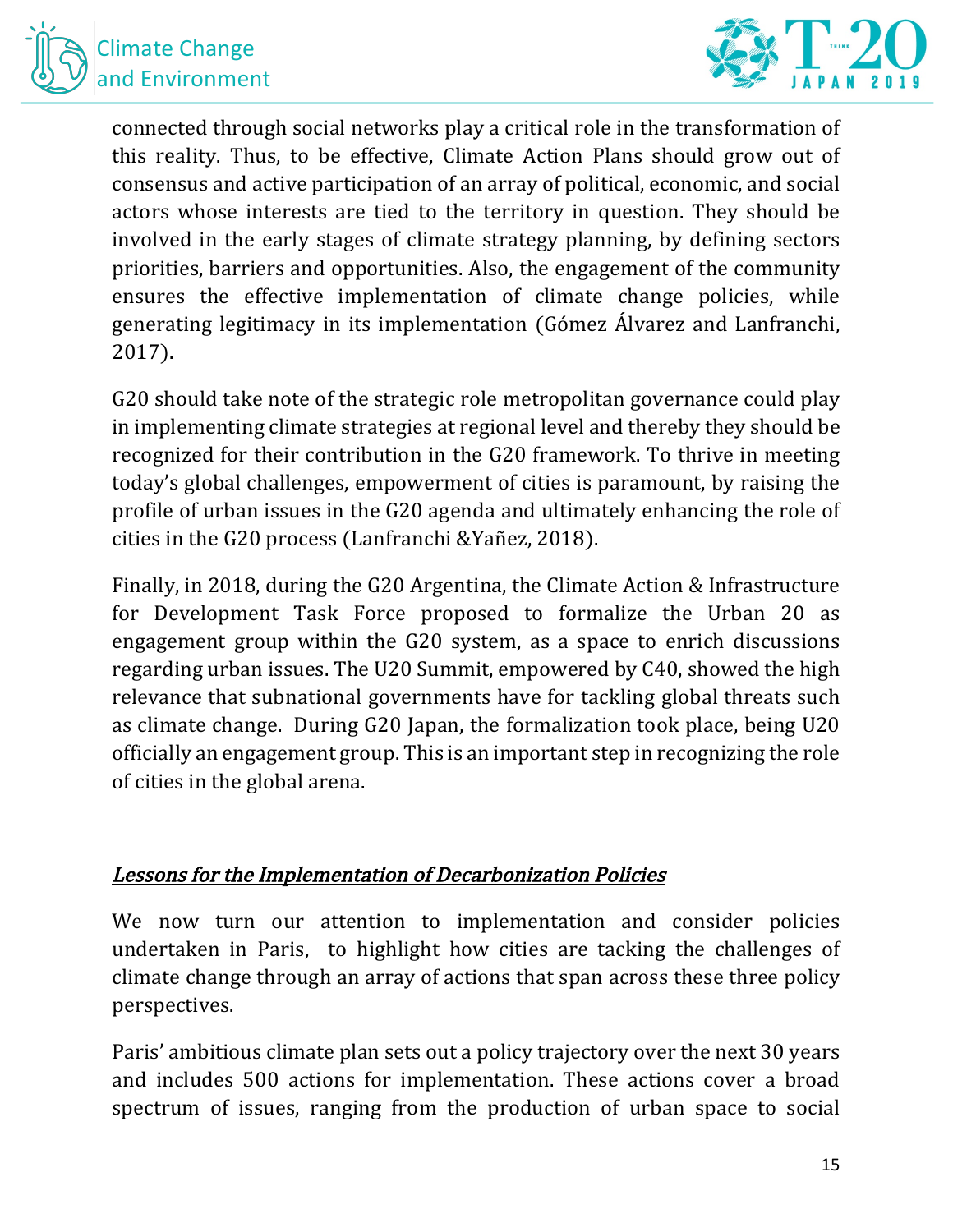



inclusion. Paris is emblematic not only of the advancements that cities can make in tackling the challenges of climate change through the sort of policy instruments discussed in this brief, it also invites us to consider the persistent challenges that cities face, such advancements notwithstanding. In this context, the case offers lessons to policymakers for targeting climate change through the decarbonization of cities.

#### Overview of Policy advancements in Paris

### 8. Acknowledge the role of local governments as pathfinders to support the transition and rapid actions

Today, decarbonization depends on reducing energy consumption and greenhouse gas emissions and investing in alternative and renewable forms of energy. These objectives call attention to how the city is constructed and managed and, more broadly, how the practices and lifestyles of those who benefit from the city shape it.

While the Grand Paris metropolitan authority area is home to 7 million people, the  $105 \text{ km}^2$  area of the city itself comprises 2.2 million residents, 1 million commuters,  $280,000$  tourists every day (34 millions in 2017), bringing the daily density to more than  $30,000$  people per km<sup>2</sup>. One of the significant climate change challenges for Paris has its roots in its dense and compact urban form: it is about strengthening the assets it can offer (the city of short distances, of social and functional mix) while limiting negative impacts such as the effects of urban heat islands or the consequences of urban sprawl experienced during the 20th century.

Beginning in 2001, policies targeting collective urban mobility and the recuperation of public spaces were launched and mark the first series of projects toward low-carbon transition. These included the creation of a bicycle network, a large-scale bicycle share system of more than 20,000 bicycles, investments in bus lanes, in tramway infrastructure to reconnect public spaces, and the extension of metro lines. By 2004, the city had begun to assessing its impact in terms of greenhouse gas emissions.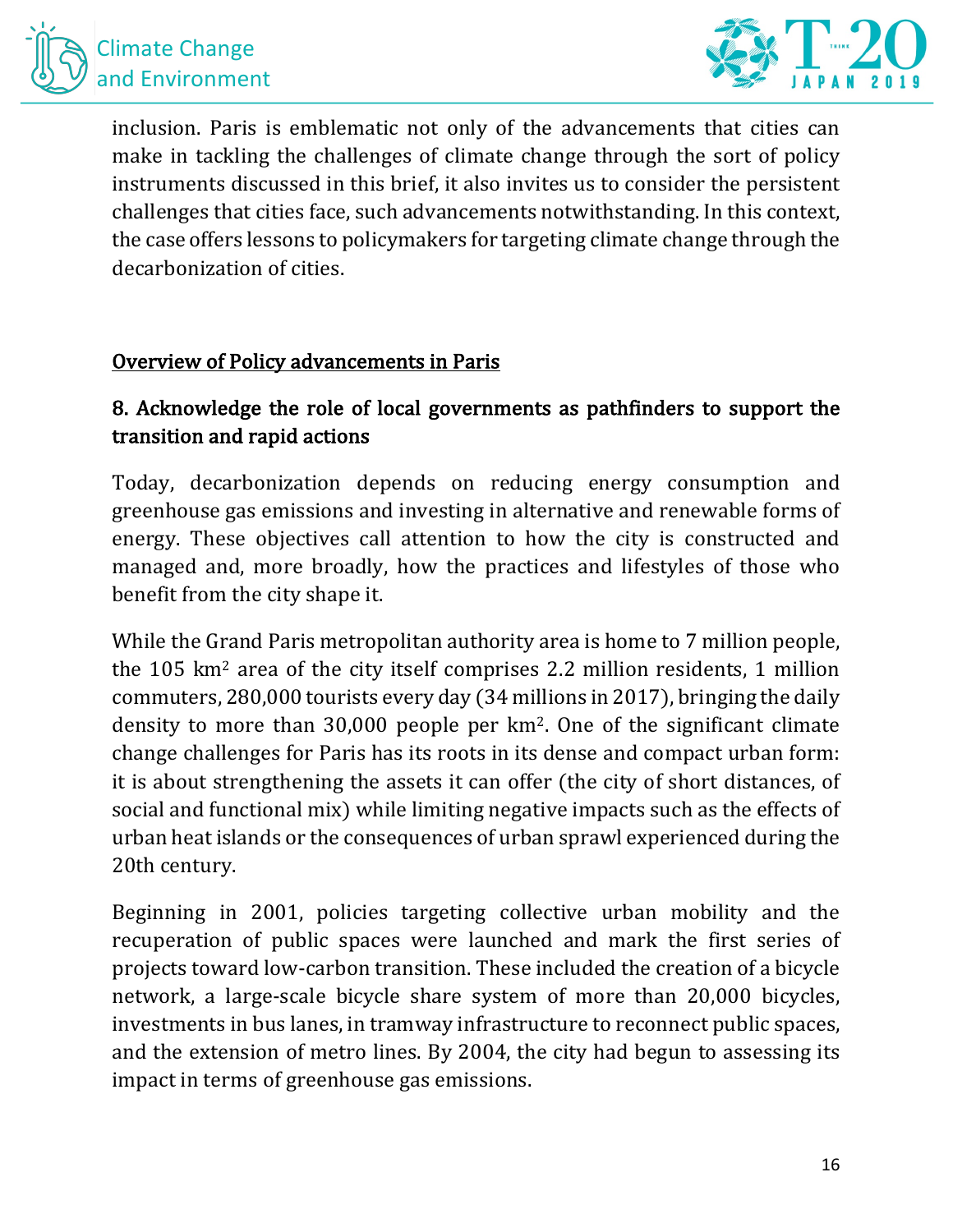



In 2007, the first climate plan was unanimously approved. It set the first objectives for reducing greenhouse gas emissions and energy by 25% and investing in renewable energy for public buildings, such as government, schools, and social housing, among others. In 2012, a second climate plan was begun; it marked an important step toward heightened public awareness. Between 2004 and 2014, the carbon footprint of the Paris region was reduced by nearly 10%.

Paris is part of the precursor group of the "1.5°C" cities of C40 and proposes an ambitious and pioneering objective of the carbon neutrality of cities. In March 2018, the new Parisian Climate Plan was unanimously approved by the Paris Council. The final approval of this plan was the culmination of a five-month policy process that brought together citizens, professionals, associations, and experts. This process made way for a shared vision for meeting the challenges of carbon neutrality. In November 2018, following the approval of the Paris Climate plan, the Greater Paris Metropolis, which includes the City of Paris and 130 other municipalities, approved its Metropolitan Air Climate and Energy Plan. Similarly, the plan targets climate neutrality and its approval is emblematic of democratic decision making and consensus, with 131 municipalities unanimously voting in favour of the plan. Also, Paris decided to set up a low emission zone on its territory, joined by the Metropolis, which now wishes to extend it to 78 other municipalities.

In addition to that, this city decided to ban diesel engines by 2024 and all thermal engines by 2030 facing another major issue, air quality. The objectives of these advancements are to promote alternative forms of energy, such as electric hubs, NGV/BioNGV stations, and hydrogen stations.

Finally, additional policy initiatives focus on reducing waste production at the source, improving systematic sorting and reuse of waste, and promoting the circular economy and sustainable food chains.

#### **Ongoing challenges**

9. Enable local governments to adapt or develop the necessary legal and regulatory tools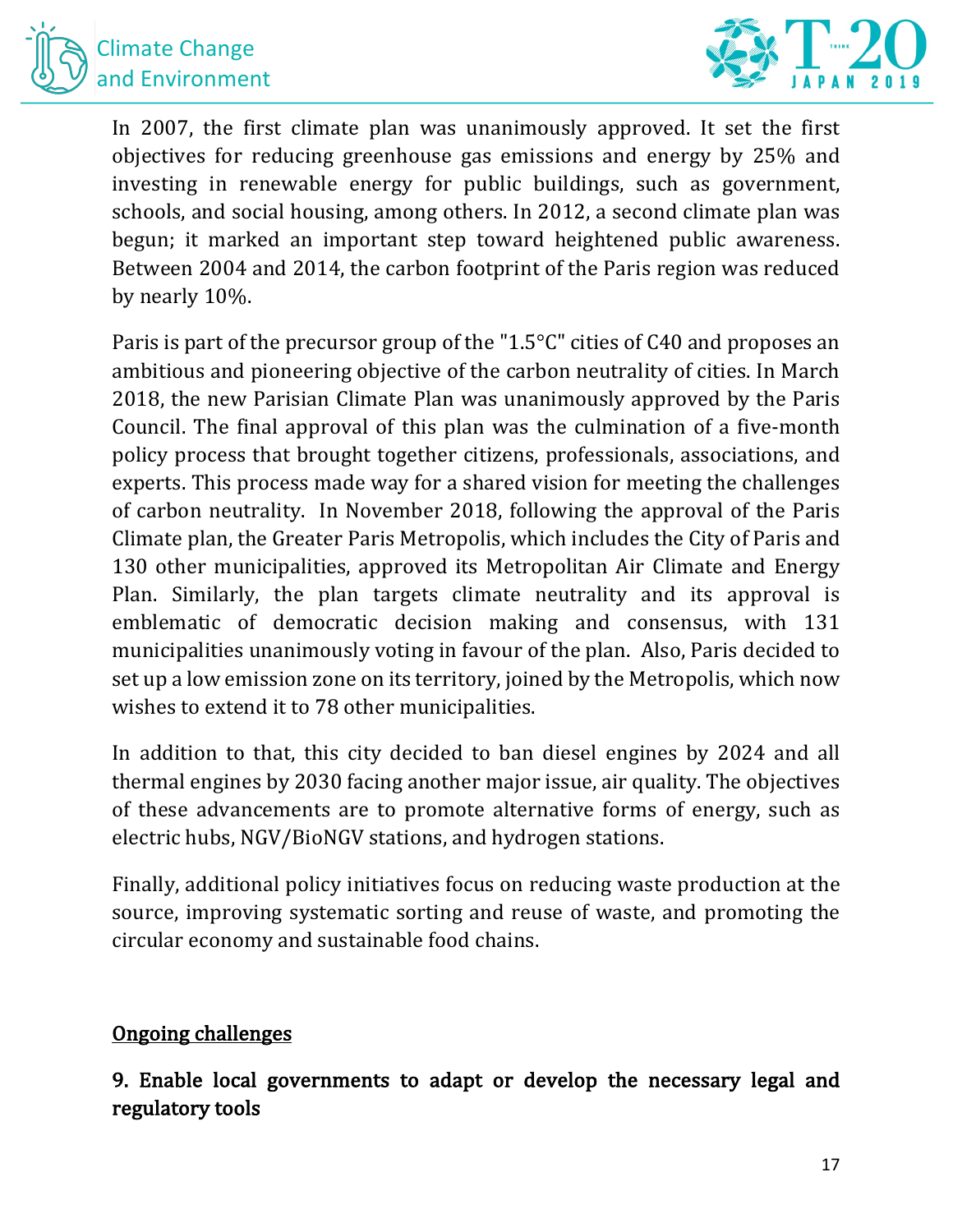



Notwithstanding recent policies that promote decarbonization and mitigate the underlying causes of climate change, Paris faces ongoing policy challenges. For one, thermal renovation of the built environment will present a major challenge over the next thirty years: 85% of Paris' energy consumption is due to residential and tertiary buildings (110,000 buildings concerned). Massive building renovation thus requires not only mobilizing all existing regulatory, incentive, operational and financial levers, but also reinforcing obligations at the level of the law.

The progressive and comprehensive greening of energy networks is also a major challenge. In France, energy networks are owned by local authorities. Paris can therefore set binding targets for the share of renewables in the energy mix and include them in contracts with its network operators to achieve 100% green energy by 2050. This greening is linked to energy production wherever it is relevant by mobilising all the local energy sources available (geothermal, solar, energy recovery, wind energy). To achieve this, obstacles still need to be removed, such as regulations related to landscape planning and historical preservation, which prevent the installation of solar panels on roofs. Local forms of energy production and distribution such as self-consumption must also make it possible to limit the demand and investments on the networks, which continue to play a major role. With this local/global hybridization, the carbon impact remains contained while contributing to making these networks more robust and resilient.

Aiming for carbon neutrality also means exploring all avenues to avoid/limit greenhouse gas emissions, including:

- optimizing existing buildings (rather rehabilitating than destroying them, deconstructing than demolishing them) and the developing programme flexibility (to be able to transform offices into housing, nurseries into facilities for people with disabilities);
- optimizing the uses and role of buildings, as a resource for their environment (by hosting greening, urban services, urban agriculture, etc) or by considering underutilized areas (vacant premises, car parks, schoolyards, etc.) as a permanent or temporary source;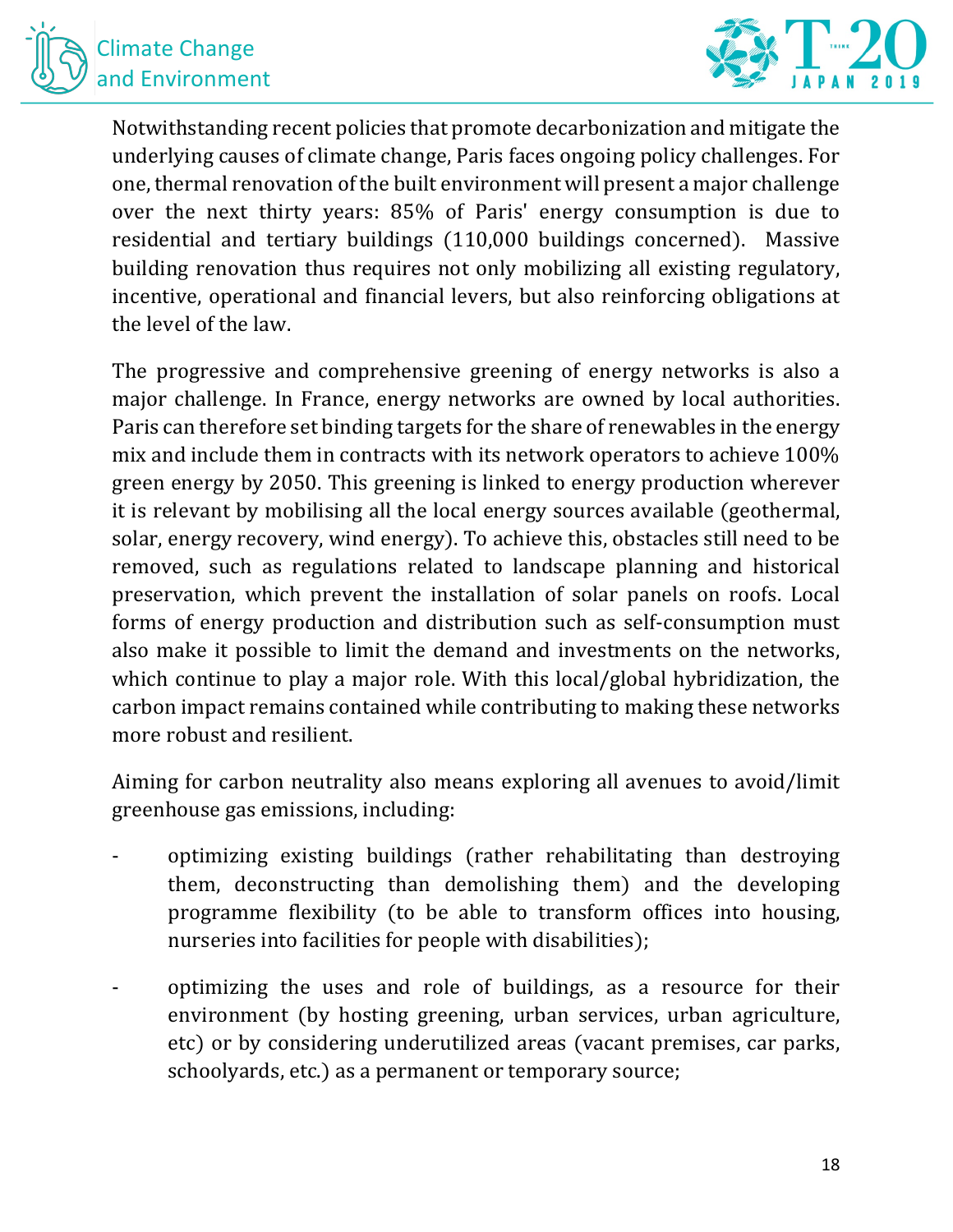



- using bio-sourced, low-carbon materials should also lead to a reconsideration of the energy performance criterion, which appears increasingly insufficient, in view of the need to reduce the carbon footprint in construction.
- de-waterproofing, greening: a city's carbon neutrality requires the climatic adaptation of its open spaces and buildings in order to avoid the use of air conditioning and to limit the effects of urban heat islands. Breaking the carbon intensity of public space can be achieved through the use of sustainable, low-carbon materials and/or with interesting climate benefits. Permeable soils also prevent overloading of the sewerage system and promote urban cooling.
- mutualizing at all scales, from the building to the neighbourhood, taking advantage of the specificity of mixed and dense urban fabrics and going beyond the boundaries (property, parcel) and the inherent legal and technical obstacles, by taking advantage of the temporality of energy (heat exchanges between tertiary and residential buildings), by reinforcing solidarity between new buildings and stock (the "resource" building for its environment), by taking advantage of the mass effect (areas where several buildings can be grouped together for rehabilitation purposes), or even at the micro level by facilitating encroachment on the private space of the neighbouring plot to provide external thermal insulation.

Most of these tracks will also require an adapted regulatory framework.

#### Lessons to be drawn

Overall, several qualities underlie the policy advances in the Paris case, which should be taken into account in order to replicate the lessons to be drawn:

- 1. A strong and shared political will for overcoming resistance to changes in the status quo
- 2. A set of planning instruments to guide the development of policies and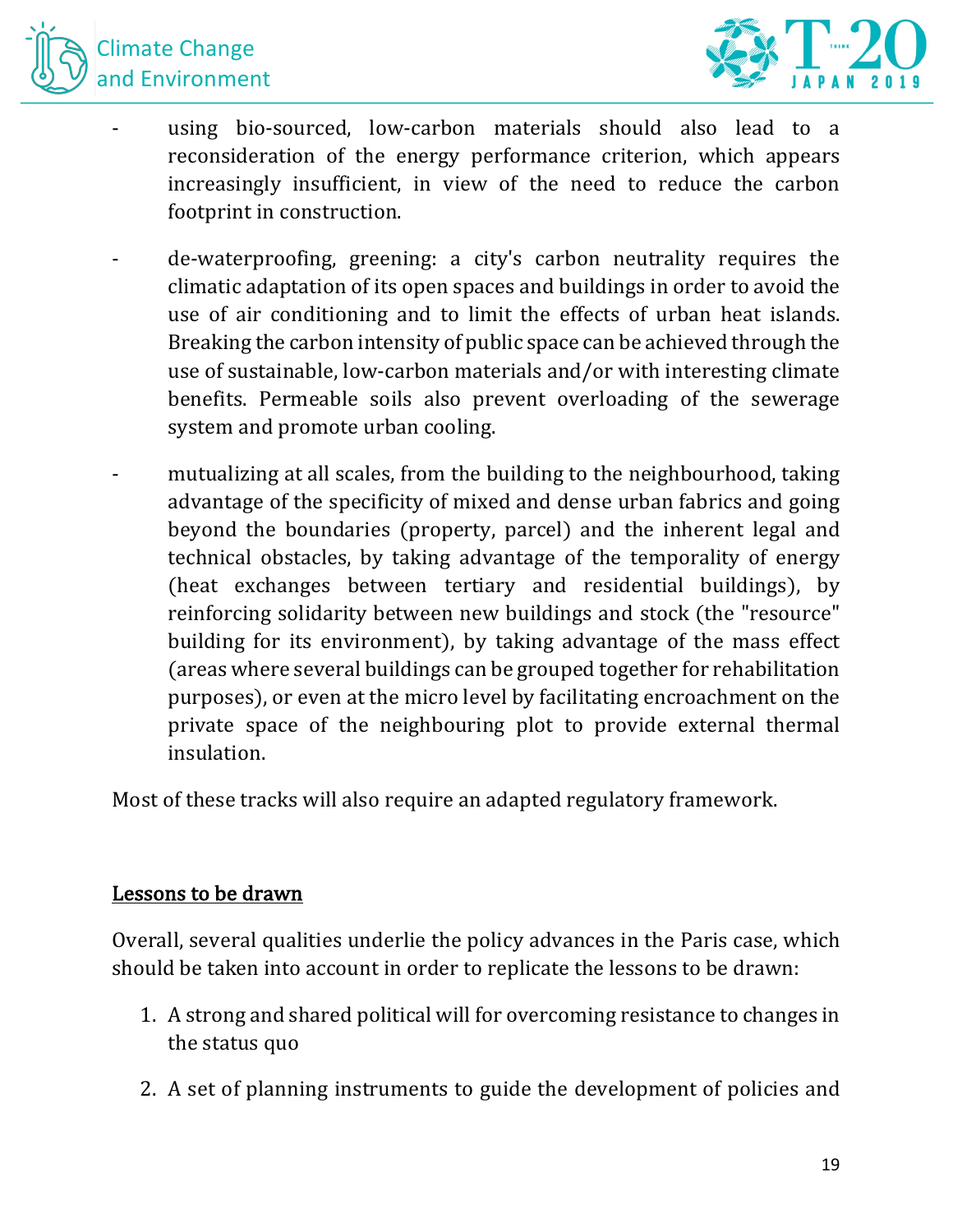



their implementation: climate plans, adaptation strategies, resilience strategies, urban regulations, incentive programs to promote innovation

- 3. Multiscale projects that incorporate the local, metropolitan, regional, national levels of governance
- 4. Coordination across sectors, including business, civil society, and government to build consensus on policy initiatives

#### **Conclusion**

This policy brief has stressed the importance of policy advancements in three key crosscutting policy areas: the proactive *role of urban climate actions* in advancing the objectives of the Paris Agreement, pathways for *financing* the transition, and the need for new *metropolitan governance* mechanisms that take into account for the urban system as a whole. The nine we've included show how cities can tackle the challenges of climate change in line with the Paris Agreement. These proposals can be summarized as follows:

- 1. National governments of G20 countries should work with city governments to target decarbonization objectives
- 2. Recognize the urgency of prioritizing decarbonization efforts
- 3. Empower local governments to finance the low-emission and resilient transition
- 4. Build climate and project finance capacity in cities
- 5. Take advantage of the development benefits of low-emission, resilient planning
- 6. Strengthen the role nations play in achieving decarbonization objectives
- 7. Create under G20 a metropolitan working group
- 8. Acknowledge the role of local governments as pathfinders to support the transition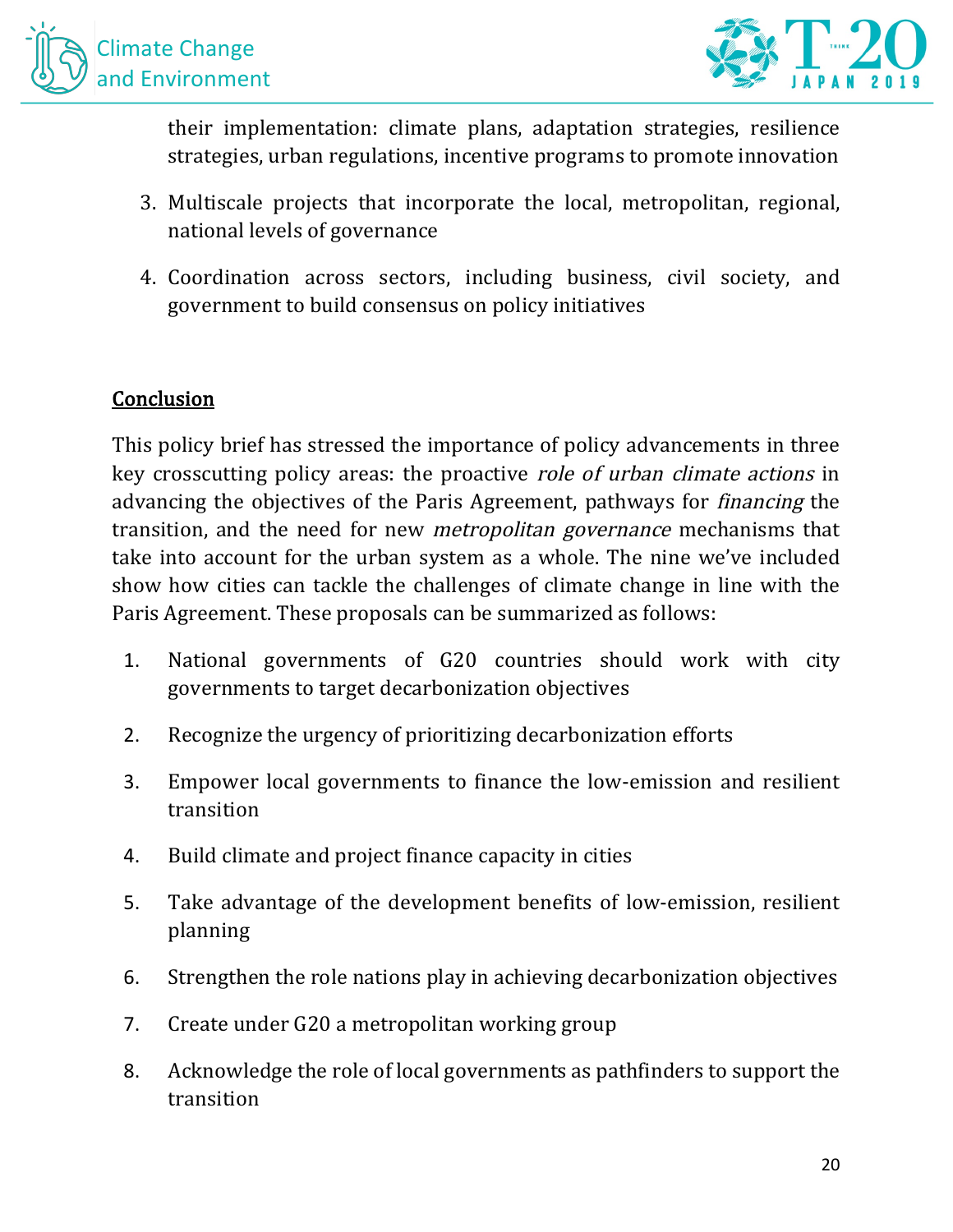



9. Enable local governments to adapt or develop the necessary legal and regulatory tools

# **References**

- McCarney, P., Blanco, H., Carmin, J., & Colley, M. (2011). Cities and climate change. Climate Change and Cities: First Assessment Report of the Urban Climate Change Research Network.
- United-Nations; Department of Economic and Social Affairs. (2018). The World's Cities in 2018-Data Booklet.
- Colenbrander, S., Lindfield, M., Lufkin, J., & Quijano, N. (2018). Financing Low-Carbon, Climate-Resilient Cities. London & Washington.
- Corfee-Morlot, J., Kamal-Chaoui, L., Donovan, M., Cochran, I., Robert, A., & & Teasdale, P. (2009). Cities, Climate Change and Multilevel Governance.
- Lanfranchi, G., Herrero, A., Rueda, S., Bauer, S., & Camilloni, I. (2018). The New Urban Paradigm. T20 Argentina.
- Ahrend, R., JK., S., & C.A, L. (2017). Why Metropolitan Governance Matters and How to Achieve It. En Steering the Metropolis.
- Lanfranchi, G., Herrero, A., Fernandez, J., Rojas, F., & Trostmann, K. (2018). Enhancing Climate Resilience through Urban Infrastructure and Metropolitan Governance.
- UN-Habitat. (2016). World Cities Report 2016; Urbanization and Development.. Nairobi, Kenya: UN-Habitat.
- Rosenzweig, C., & S. L. W. (2015). ARC3.2 Summary for City Leaders. New York: Urban Climate Change Research Network. Columbia University.
- Revi, A., Satterthwaite, D., Aragón-Durand, F., Corfee-Morlot, J., Kiunsi, R., M., P., ... Solecki, W. (2014). Chapter 8 Urban Areas. En IPCC, IPCC, Climate Change 2014: Mitigation of Climate Change. Contribution of Working Group III to the Fifth Assessment Report of the Intergovernmental Panel on Climate Change (págs. 535-612). Cambridge; New York, UK;USA: Cambridge University Press.
- Lanfranchi, G., & Yáñez, F. (2018). Urban challenges in the 21st Century Social capital and innovation as key factors for implementing integrated development approaches . White Paper - Urban20.
- Gómez Álvarez, D., & Lanfranchi, G. (2017). Metropolitanism: Final Remarks on Steering the Metropolis. En D. Gómez Álvarez, & G. LAnfranchi, Steering the Metropolis: Metropolitan Governance for Sustainable Urban Development. Washington, EEUU: IDB.
- Lanfranchi, G., & Contin, A. (2017). The Rise of a New Discipline to Manage Metropolitan Urban Systems. En D. Gómez Álvarez, R. Rajack, E. López Moreno, & G. Lanfranchi, teering the metropolis: metropolitan governance for sustainable urban development. Washington: IDB.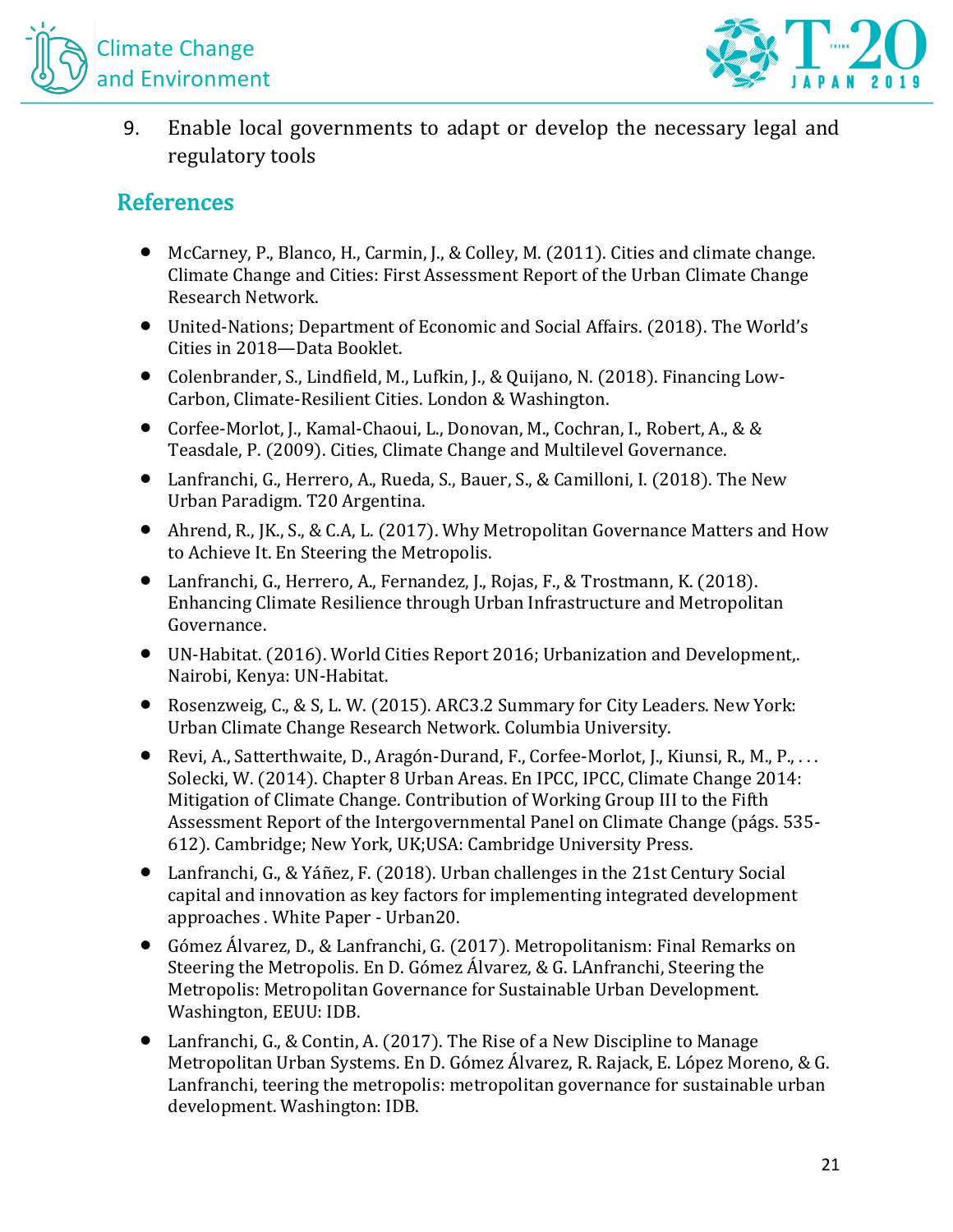



- UNDESA. (2018). World Urbanization Prospects: The 2018 Revision. United Nations Department of Economic and Social Affairs, New York City. Retrieved 10 22, 2018, from https://esa.un.org/unpd/wup/Publications/Files/WUP2018-KeyFacts.pdf
- OECD. (2014). Cities and Climate Change: National governments enabling local action. OECD Publishing, Paris. Retrieved 10 22, 2018, from https://www.oecd.org/env/cc/Cities-and-climate-change-2014-Policy-Perspectives-Final-web.pdf
- OECD, UN Environment, & World Bank Group. (2018). Financing Climate Futures: Rethinking Infrastructure. OECD Publishing, Paris. Retrieved from https://dx.doi.org/9789264308114-en
- Climate Bonds Initiative. (2017). Bonds and Climate Change: The State of the Market 2017. Climate Bonds Initiative. Retrieved 09 27, 2018, from https://www.climatebonds.net/files/reports/cbi-sotm\_2017 bondsclimatechange.pdf
- Floater, G., Dowling, D., Chan, D., Ulterino, M., Braunstein, J., Mcminn, T., & Ahmad, E. (2017). Global Review of Finance for Sustainable Urban Infrastructure. Coalition for Urban Transitions. Retrieved 07 24, 2018, from http://newclimateeconomy.net/content/cities-working-papers.
- Slack, E. (2016). International Comparison of Global City Financing. University of Toronto, Munk School of Global Affairs, Institute on Municipal Finance and Governance. Retrieved 10 26, 2018, from https://www.london.gov.uk/sites/default/files/03 international comparison of gl obal\_city\_financing\_october\_2016.pdf
- OECD. (2013). Green Growth in Cities. In OECD Green Growth Studies. OECD Publishing, Paris. doi:http://dx.doi.org/10.1787/9789264195325-en
- OECD. (2018). Rethinking Urban Sprawl: Moving Towards Sustainable Cities. OECD Publishing, Paris. doi:http://dx.doi.org/10.1787/9789264189881-en
- OECD/The World Bank/UN Environment (2018), Financing Climate Futures: Rethinking Infrastructure, OECD Publishing, Paris, https://doi.org/10.1787/9789264308114-en.
- World Bank, & Ecofys. (2018). State and Trends of Carbon Pricing 2018. World Bank, Washington, DC. Retrieved from https://openknowledge.worldbank.org/handle/10986/29687
- World Bank. (2013). Planning and Financing Low-Carbon, Livable Cities. World Bank Web Portal. Retrieved 10 22, 2018, from http://www.worldbank.org/en/news/feature/2013/09/25/planning-financinglow-carbon-cities
- World Bank. (2018). City Creditworthiness Initiative: A Partnership to Deliver Municipal Finance. World Bank Web Portal. Retrieved 10 22, 2018, from http://www.worldbank.org/en/topic/urbandevelopment/brief/citycreditworthiness-initiative